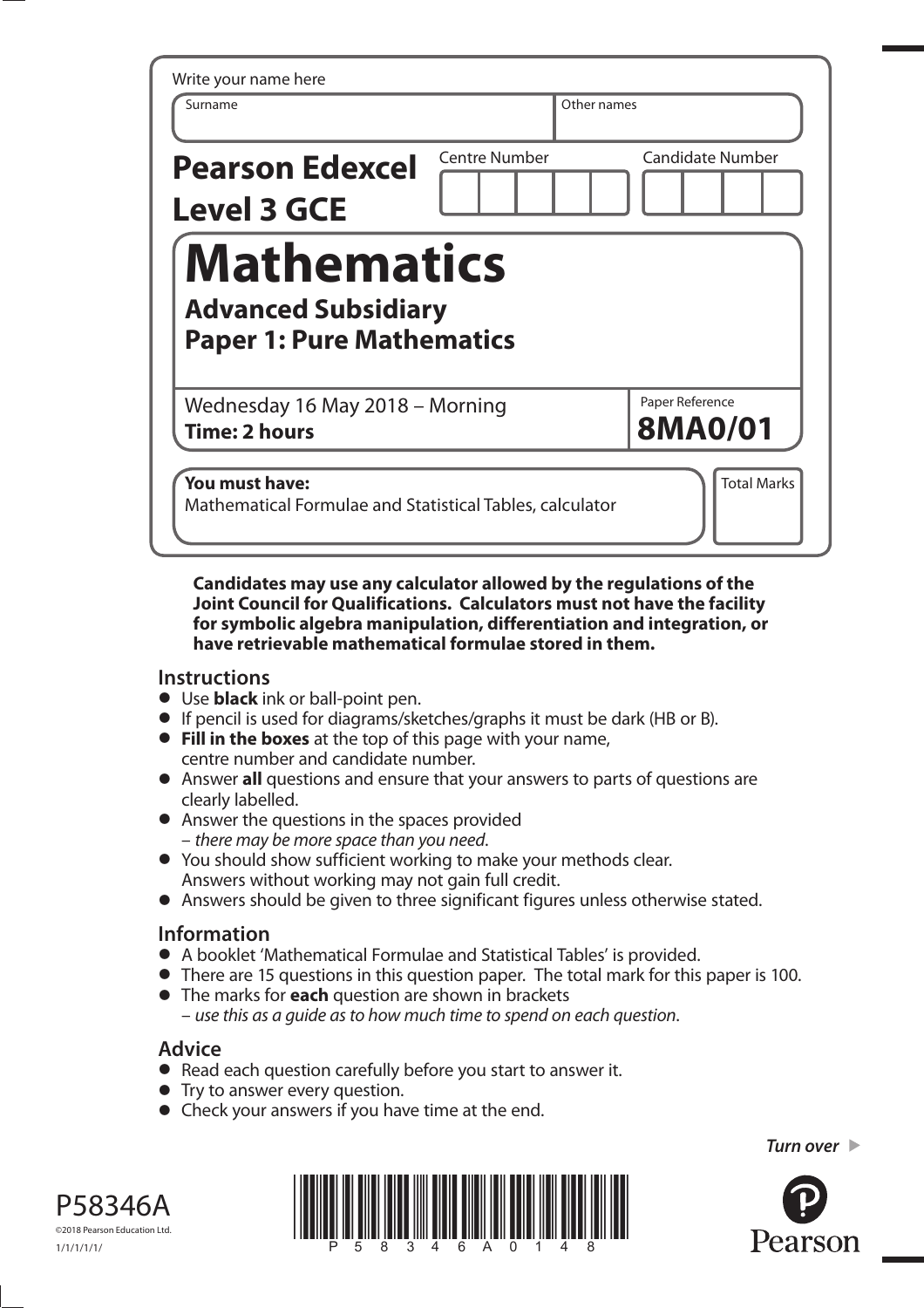| Answer ALL questions. Write your answers in the spaces provided. |                                   |
|------------------------------------------------------------------|-----------------------------------|
| 1. Find<br>$\int \left(\frac{2}{3}x^3 - 6\sqrt{x} + 1\right) dx$ |                                   |
| giving your answer in its simplest form.<br>(4)                  | <b>DO NOT WIRTHEIN IF IS AREA</b> |
|                                                                  |                                   |
|                                                                  | DONOIAN HELMICNICA                |
|                                                                  | power warms was presented         |
|                                                                  |                                   |

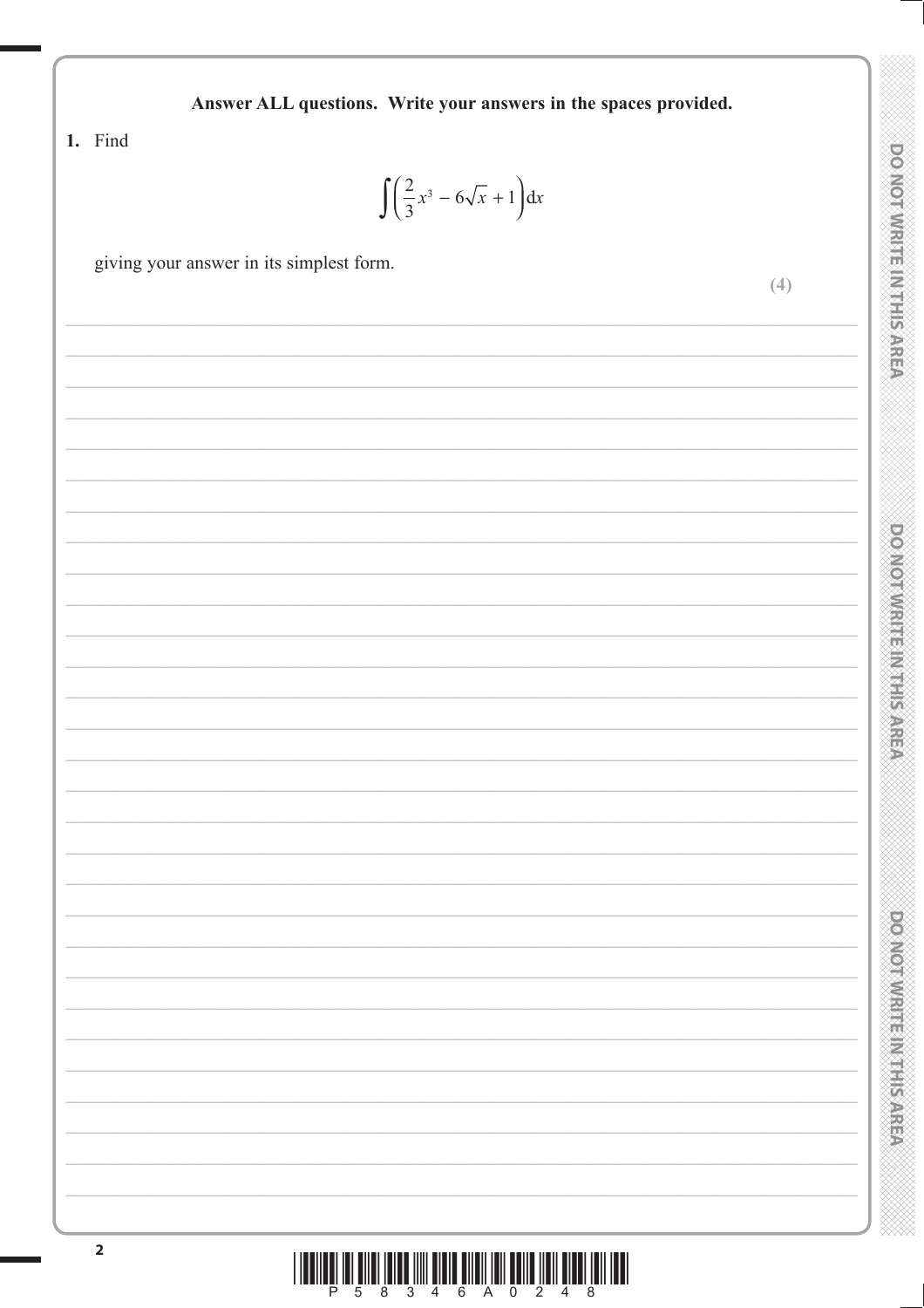| (Total for Question 1 is 4 marks) |  |
|-----------------------------------|--|
|                                   |  |

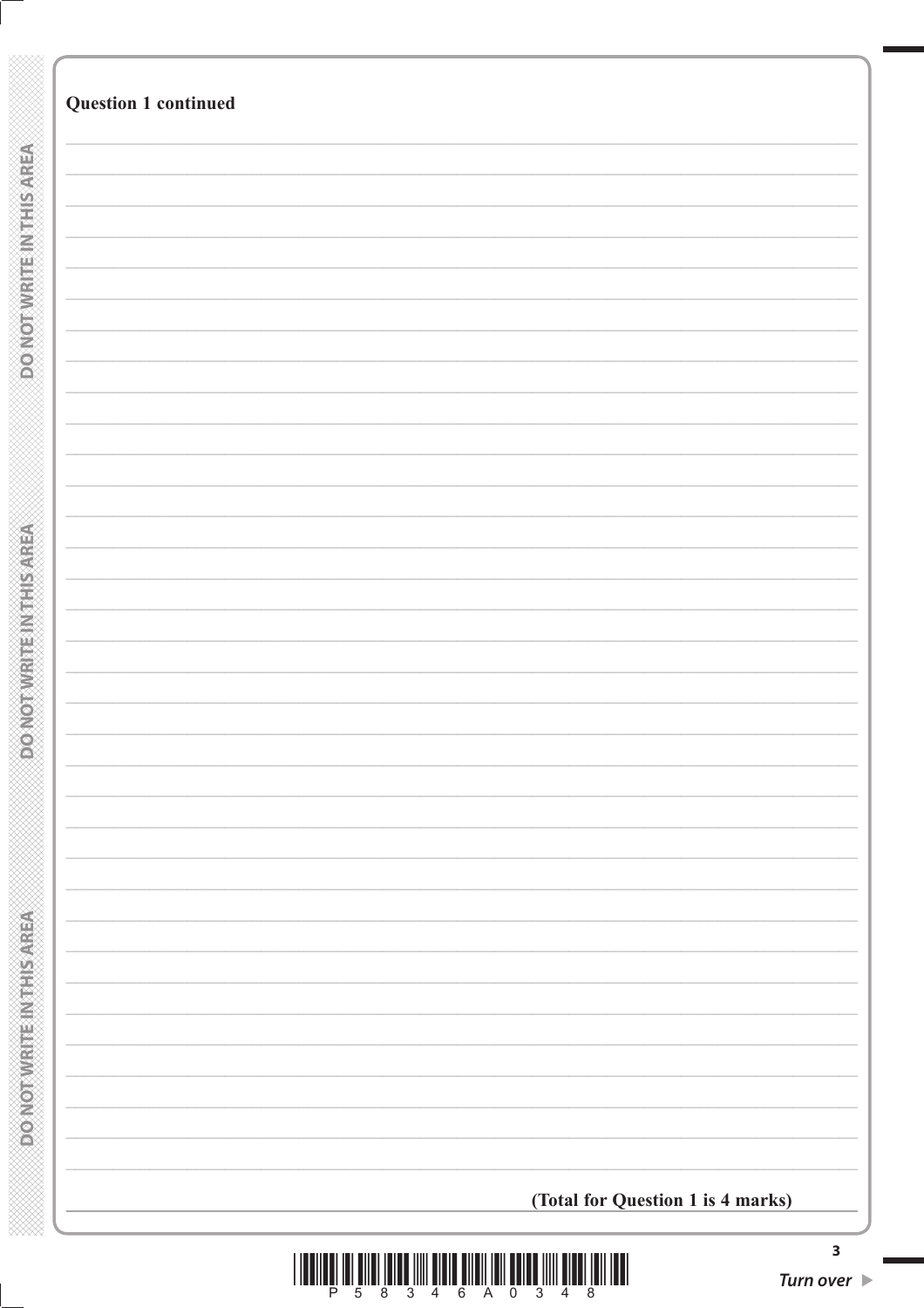| 2. (i) Show that $x^2 - 8x + 17 > 0$ for all real values of x<br>(3)                                               |
|--------------------------------------------------------------------------------------------------------------------|
| (ii) "If I add 3 to a number and square the sum, the result is greater than the square of the<br>original number." |
| State, giving a reason, if the above statement is always true, sometimes true or never true.<br>(2)                |
|                                                                                                                    |
|                                                                                                                    |
|                                                                                                                    |
|                                                                                                                    |
|                                                                                                                    |
|                                                                                                                    |
|                                                                                                                    |
|                                                                                                                    |
|                                                                                                                    |
|                                                                                                                    |
|                                                                                                                    |
|                                                                                                                    |
|                                                                                                                    |
|                                                                                                                    |
|                                                                                                                    |
|                                                                                                                    |
|                                                                                                                    |
|                                                                                                                    |
|                                                                                                                    |
|                                                                                                                    |
|                                                                                                                    |
|                                                                                                                    |
|                                                                                                                    |
|                                                                                                                    |
|                                                                                                                    |
|                                                                                                                    |
|                                                                                                                    |

 $\overline{\mathbf{4}}$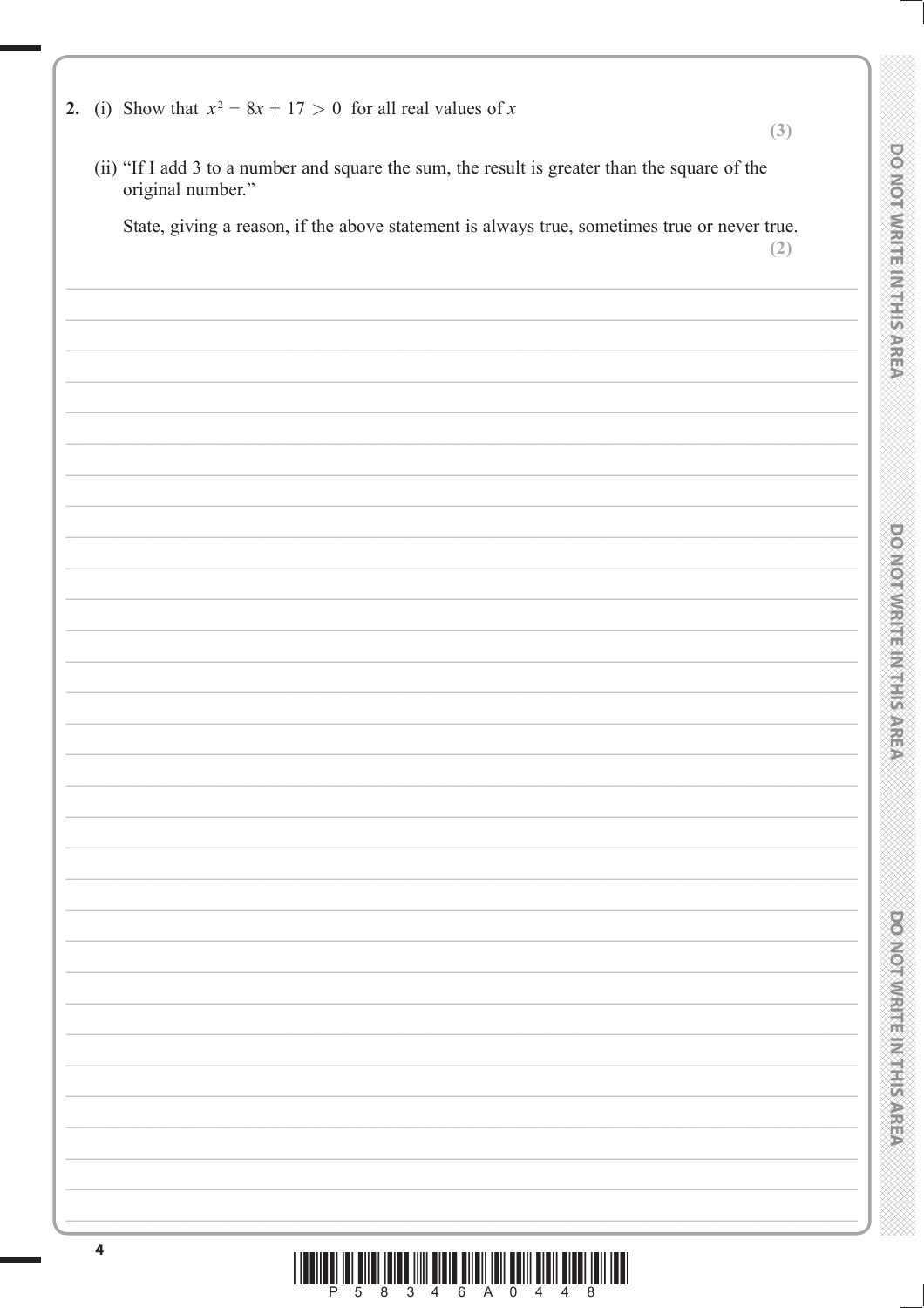| <b>Question 2 continued</b> |                                   |  |
|-----------------------------|-----------------------------------|--|
|                             |                                   |  |
|                             |                                   |  |
|                             |                                   |  |
|                             |                                   |  |
|                             |                                   |  |
|                             |                                   |  |
|                             |                                   |  |
|                             |                                   |  |
|                             |                                   |  |
|                             |                                   |  |
|                             |                                   |  |
|                             |                                   |  |
|                             |                                   |  |
|                             |                                   |  |
|                             |                                   |  |
|                             |                                   |  |
|                             |                                   |  |
|                             |                                   |  |
|                             |                                   |  |
|                             |                                   |  |
|                             |                                   |  |
|                             |                                   |  |
|                             | (Total for Question 2 is 5 marks) |  |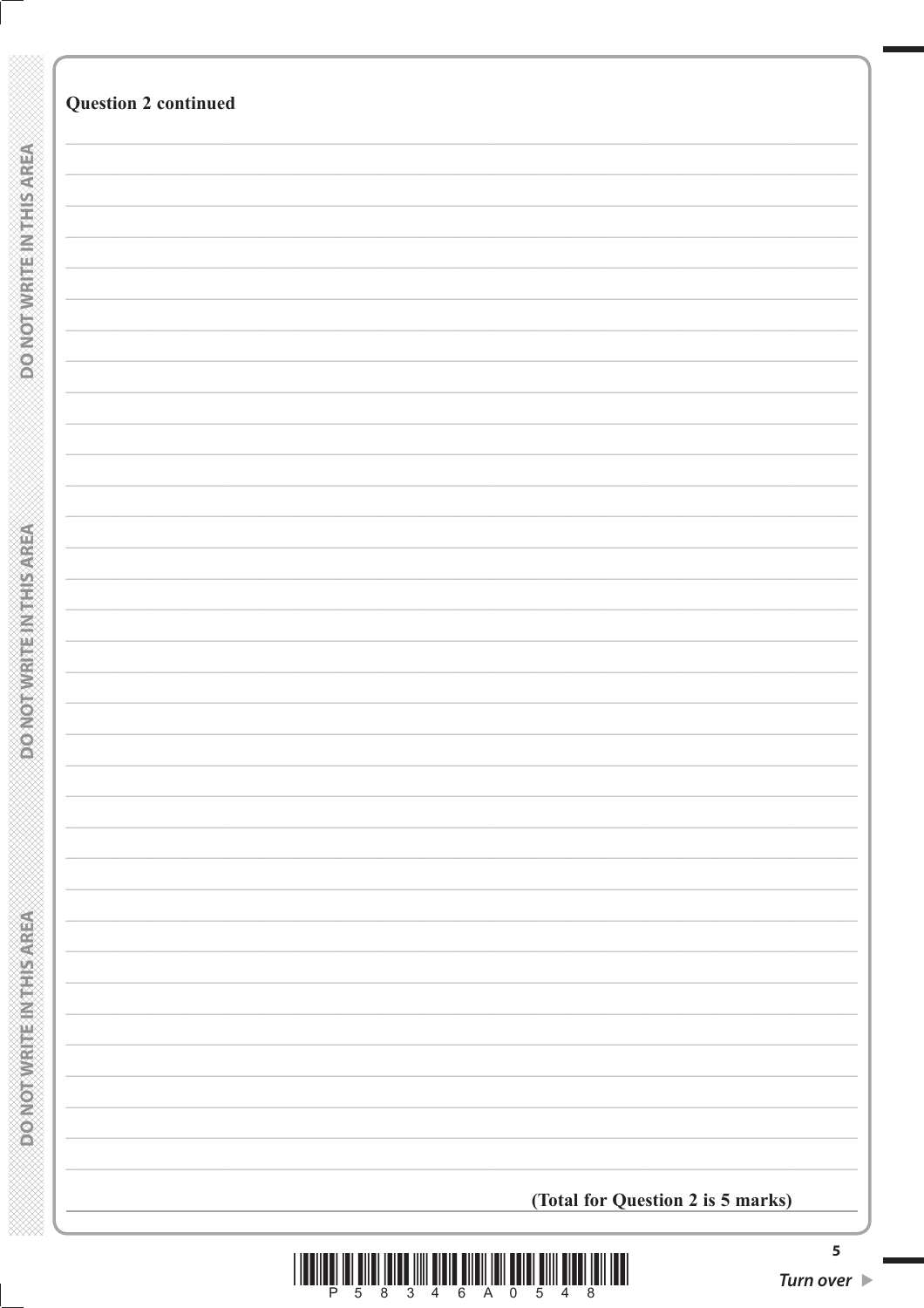| Give your answer as a simplified surd.      | (2) |
|---------------------------------------------|-----|
| (b) find $ \overrightarrow{AB} $ .          |     |
|                                             | (2) |
| (a) find the vector $\overrightarrow{AB}$ , |     |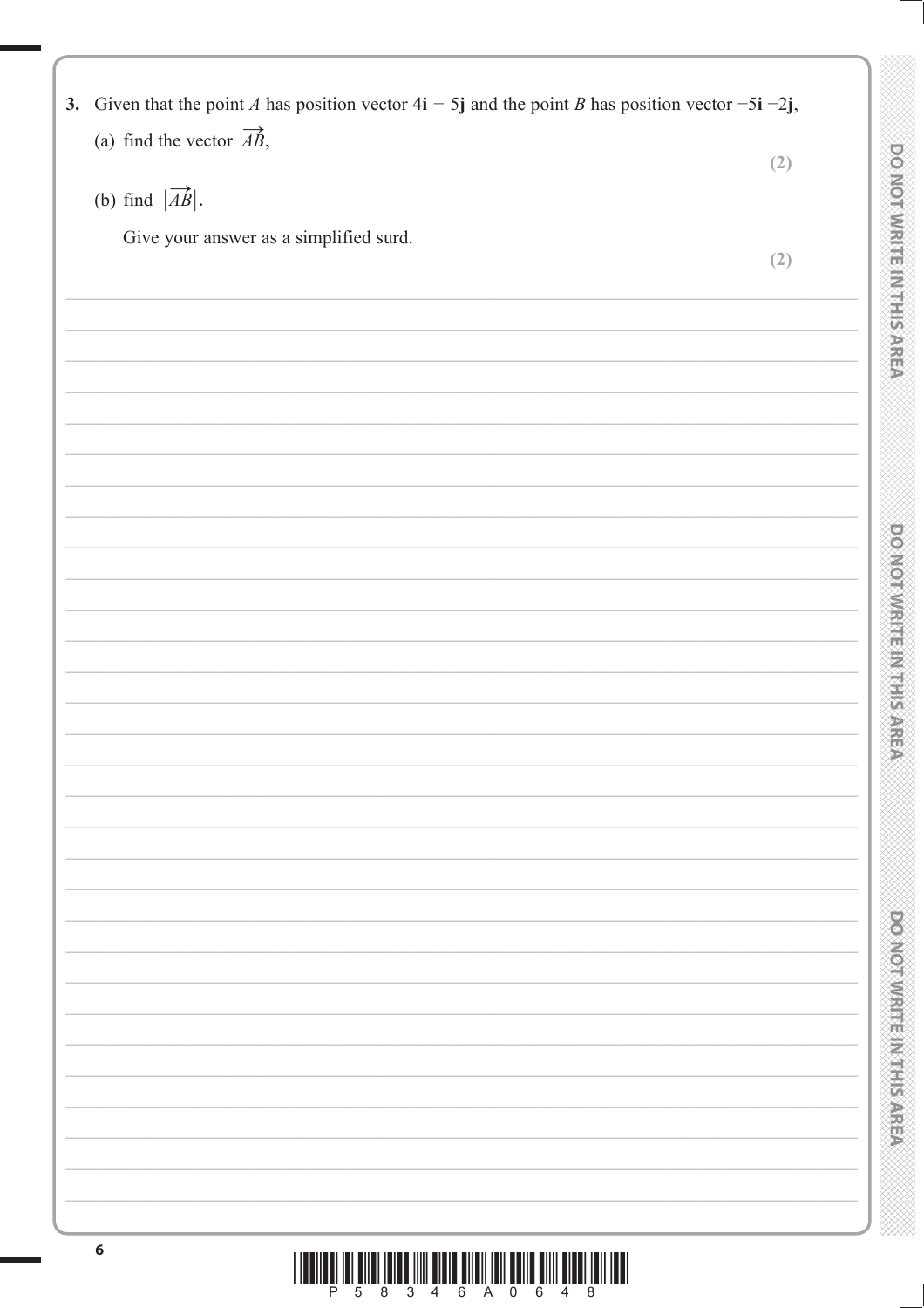| (Total for Question 3 is 4 marks) |
|-----------------------------------|
|                                   |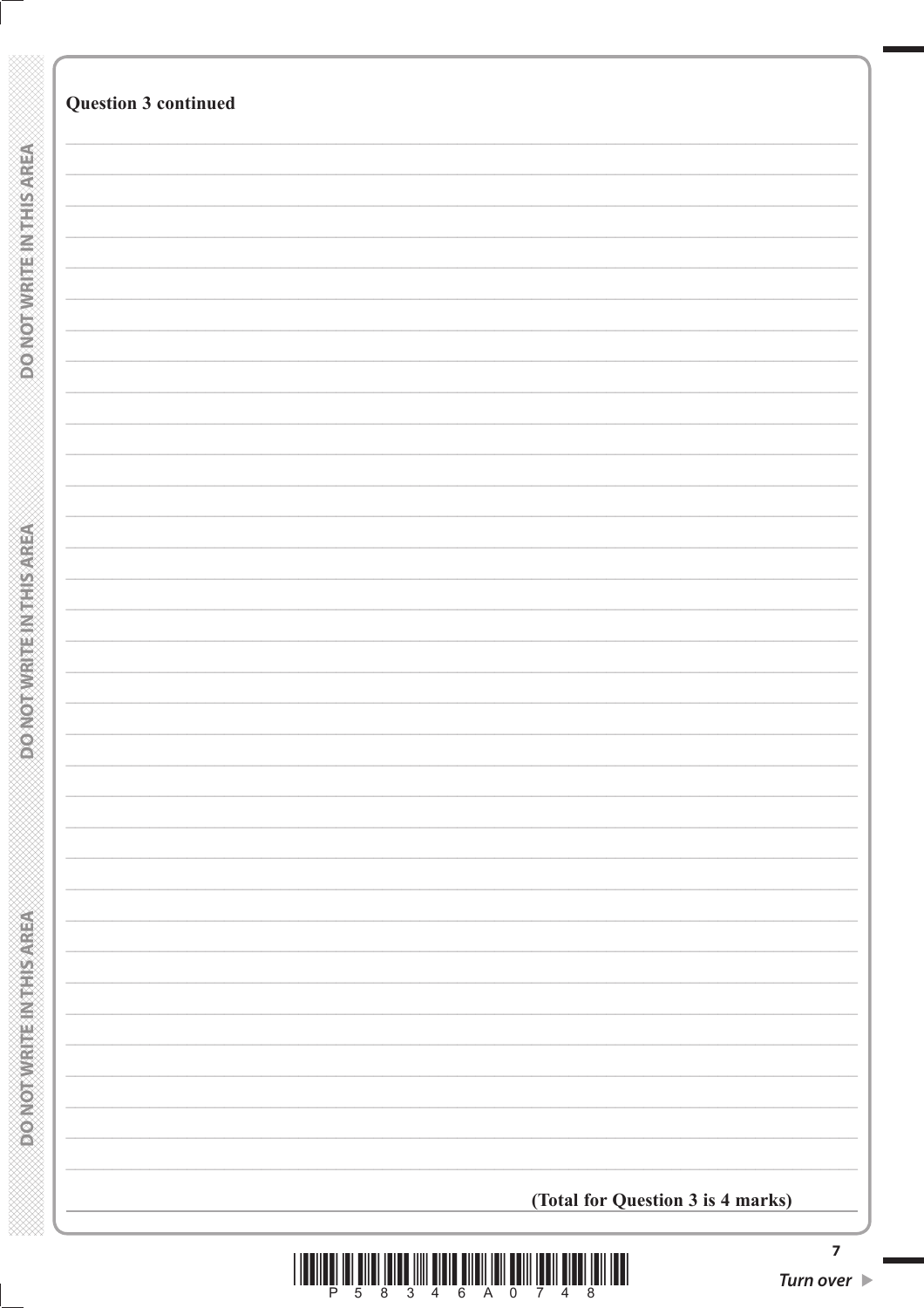|   | ŧ |         |   |  |
|---|---|---------|---|--|
|   |   |         |   |  |
| ï |   |         |   |  |
|   |   |         |   |  |
|   | Ç |         |   |  |
|   |   |         |   |  |
|   |   |         |   |  |
|   | ₩ |         | I |  |
|   |   |         |   |  |
|   |   | ś       |   |  |
|   | ê |         |   |  |
|   |   |         |   |  |
|   |   |         |   |  |
|   |   |         |   |  |
|   |   |         |   |  |
|   |   |         |   |  |
|   |   |         |   |  |
|   |   |         |   |  |
|   |   |         |   |  |
|   |   |         |   |  |
|   |   |         |   |  |
|   |   |         |   |  |
|   |   |         |   |  |
|   |   |         |   |  |
|   |   |         |   |  |
|   |   |         |   |  |
|   |   |         |   |  |
|   |   |         |   |  |
|   |   |         |   |  |
|   |   | i<br>Si |   |  |
|   |   |         |   |  |
|   |   |         |   |  |
|   |   |         |   |  |
|   |   | ۲       |   |  |
|   |   |         | Í |  |
|   | Î |         |   |  |
|   |   | ý       |   |  |
|   |   |         |   |  |
|   |   |         |   |  |
|   |   |         |   |  |
|   |   |         |   |  |
|   |   |         |   |  |
|   |   |         |   |  |
|   |   |         |   |  |
|   |   |         |   |  |
|   |   |         |   |  |
|   |   |         |   |  |
|   |   |         |   |  |
|   |   | 医大麻     |   |  |
|   |   | t,      |   |  |
|   |   |         |   |  |
|   |   |         |   |  |
|   |   |         |   |  |

|  |  |  |  | 4. The line $l_1$ has equation $4y - 3x = 10$ |  |
|--|--|--|--|-----------------------------------------------|--|
|--|--|--|--|-----------------------------------------------|--|

The line  $l_2$  passes through the points (5, -1) and (-1, 8).

Determine, giving full reasons for your answer, whether lines  $l_1$  and  $l_2$  are parallel, perpendicular or neither.

 $(4)$ 

| <u> III Martin Martin Martin Martin Martin Martin Martin Martin Ma</u> |  |  |  |  |  |  |
|------------------------------------------------------------------------|--|--|--|--|--|--|
|                                                                        |  |  |  |  |  |  |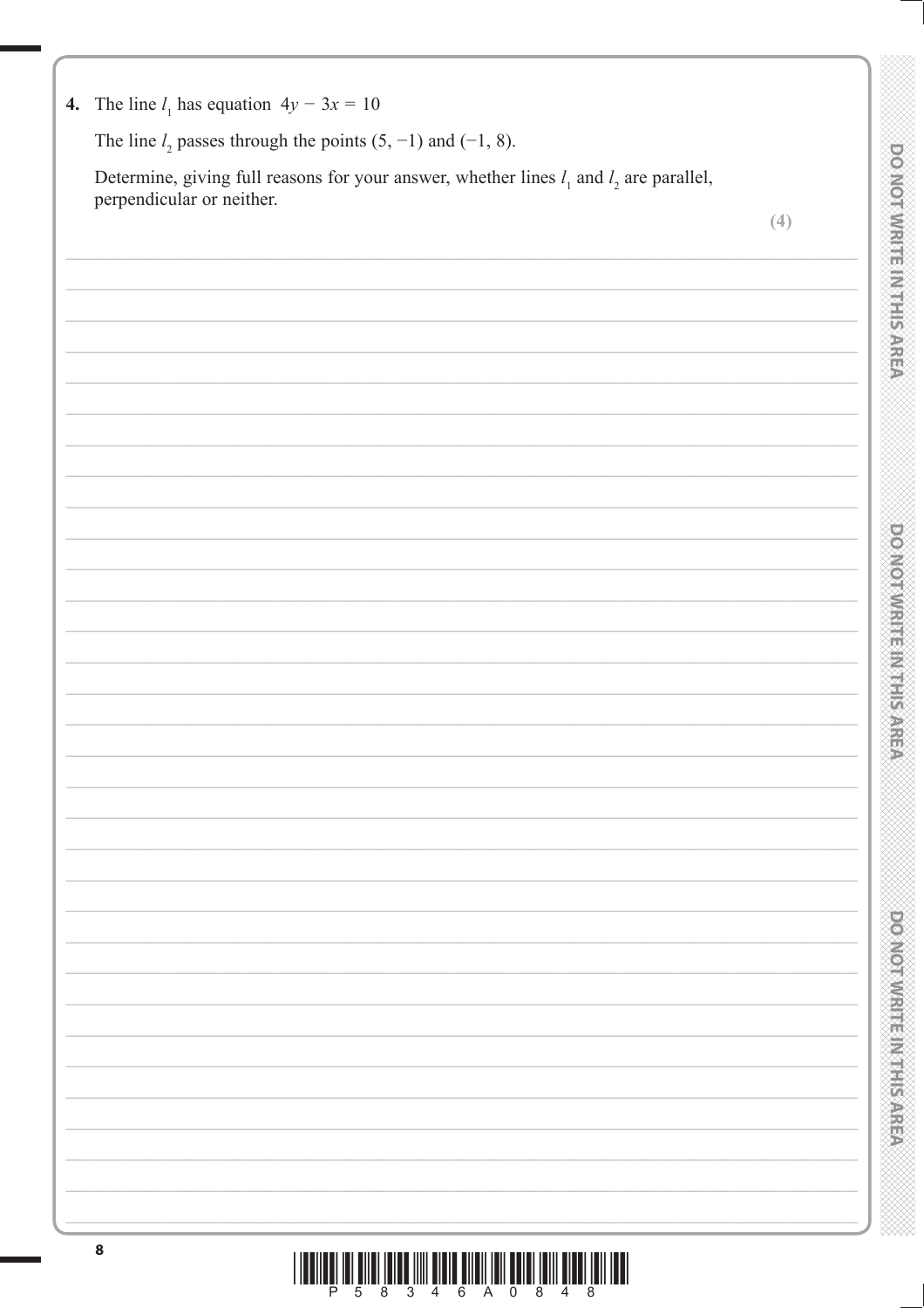| <b>Question 4 continued</b>       |
|-----------------------------------|
|                                   |
|                                   |
|                                   |
|                                   |
|                                   |
|                                   |
|                                   |
|                                   |
|                                   |
|                                   |
|                                   |
|                                   |
|                                   |
|                                   |
|                                   |
|                                   |
|                                   |
|                                   |
|                                   |
|                                   |
|                                   |
|                                   |
|                                   |
|                                   |
|                                   |
|                                   |
|                                   |
|                                   |
|                                   |
| (Total for Question 4 is 4 marks) |
|                                   |

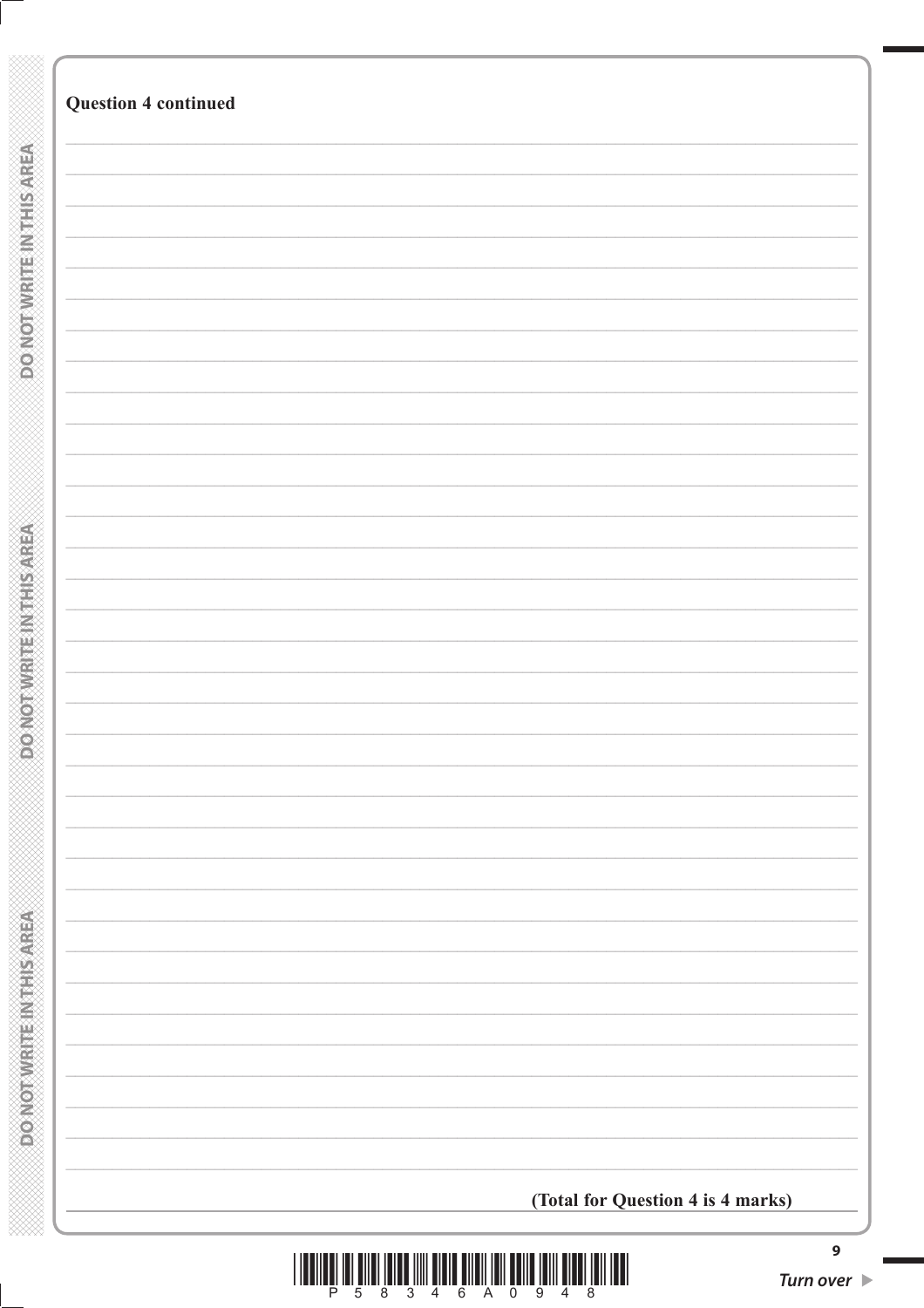| $2\log_2 x - \log_2 \sqrt{x} = 3$            |                                                                                          |  |
|----------------------------------------------|------------------------------------------------------------------------------------------|--|
| $2\log_2\left(\frac{x}{\sqrt{x}}\right) = 3$ | using the subtraction law for logs                                                       |  |
| $2\log_2(\sqrt{x}) = 3$                      | simplifying                                                                              |  |
| $\log_2 x = 3$                               | using the power law for logs                                                             |  |
| $x = 3^2 = 9$                                | using the definition of a log                                                            |  |
|                                              | (a) Identify two errors made by this student, giving a brief explanation of each.<br>(2) |  |
| (b) Write out the correct solution.          |                                                                                          |  |
|                                              | (3)                                                                                      |  |
|                                              |                                                                                          |  |
|                                              |                                                                                          |  |
|                                              |                                                                                          |  |
|                                              |                                                                                          |  |
|                                              | <u> 1989 - Johann Stein, mars an deus Amerikaansk kommunister (* 1958)</u>               |  |
|                                              |                                                                                          |  |
|                                              | <u> 1989 - Johann Stoff, amerikansk politiker (d. 1989)</u>                              |  |
|                                              |                                                                                          |  |
|                                              |                                                                                          |  |
|                                              |                                                                                          |  |
|                                              |                                                                                          |  |
|                                              |                                                                                          |  |
|                                              |                                                                                          |  |
|                                              |                                                                                          |  |
|                                              |                                                                                          |  |
|                                              |                                                                                          |  |
|                                              |                                                                                          |  |
|                                              |                                                                                          |  |
|                                              |                                                                                          |  |
|                                              |                                                                                          |  |
|                                              |                                                                                          |  |
|                                              |                                                                                          |  |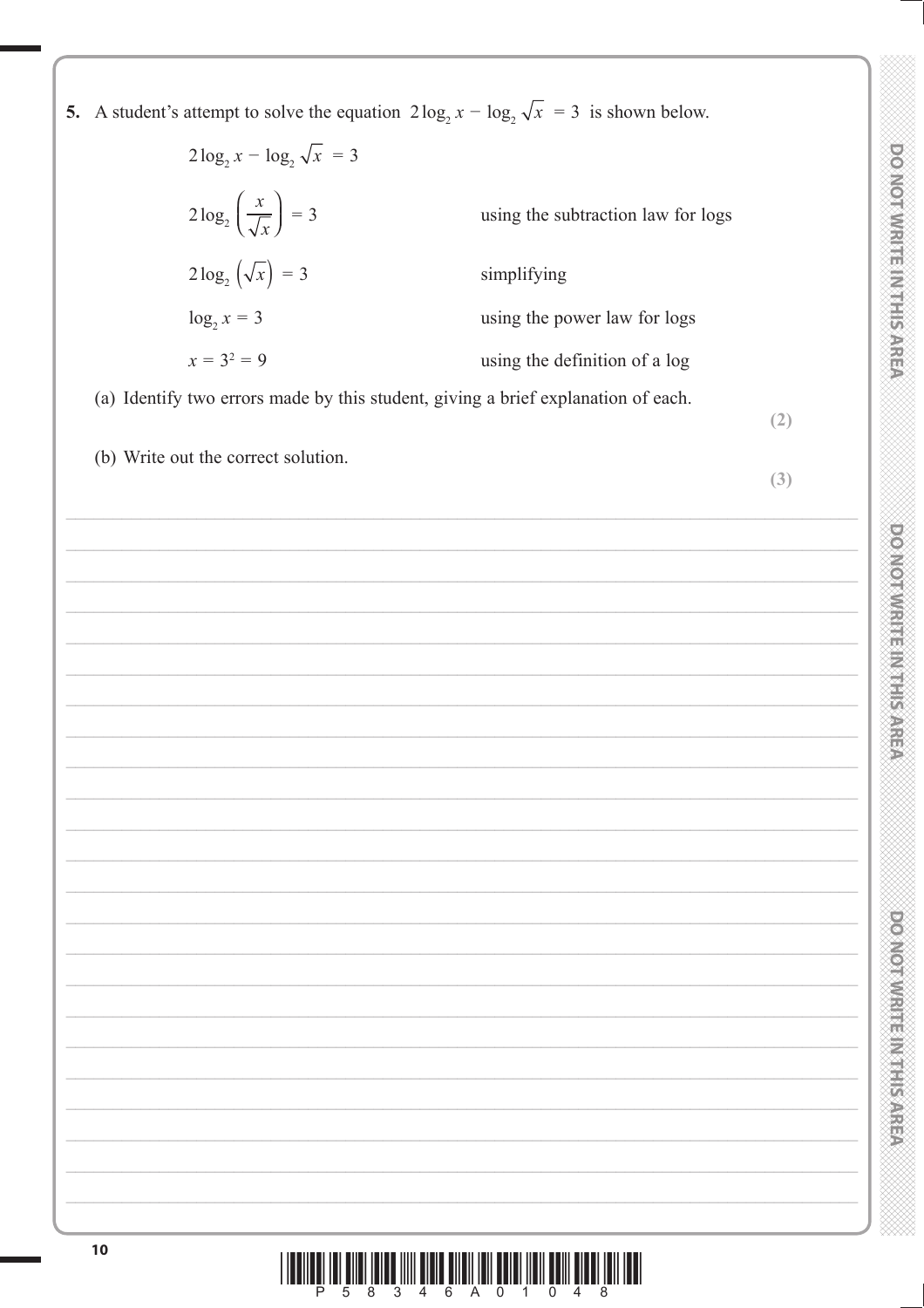| <b>Question 5 continued</b>       |
|-----------------------------------|
|                                   |
|                                   |
|                                   |
|                                   |
|                                   |
|                                   |
|                                   |
|                                   |
|                                   |
|                                   |
|                                   |
|                                   |
|                                   |
|                                   |
|                                   |
|                                   |
|                                   |
|                                   |
|                                   |
|                                   |
|                                   |
|                                   |
|                                   |
|                                   |
|                                   |
|                                   |
|                                   |
|                                   |
|                                   |
|                                   |
|                                   |
|                                   |
|                                   |
| (Total for Question 5 is 5 marks) |

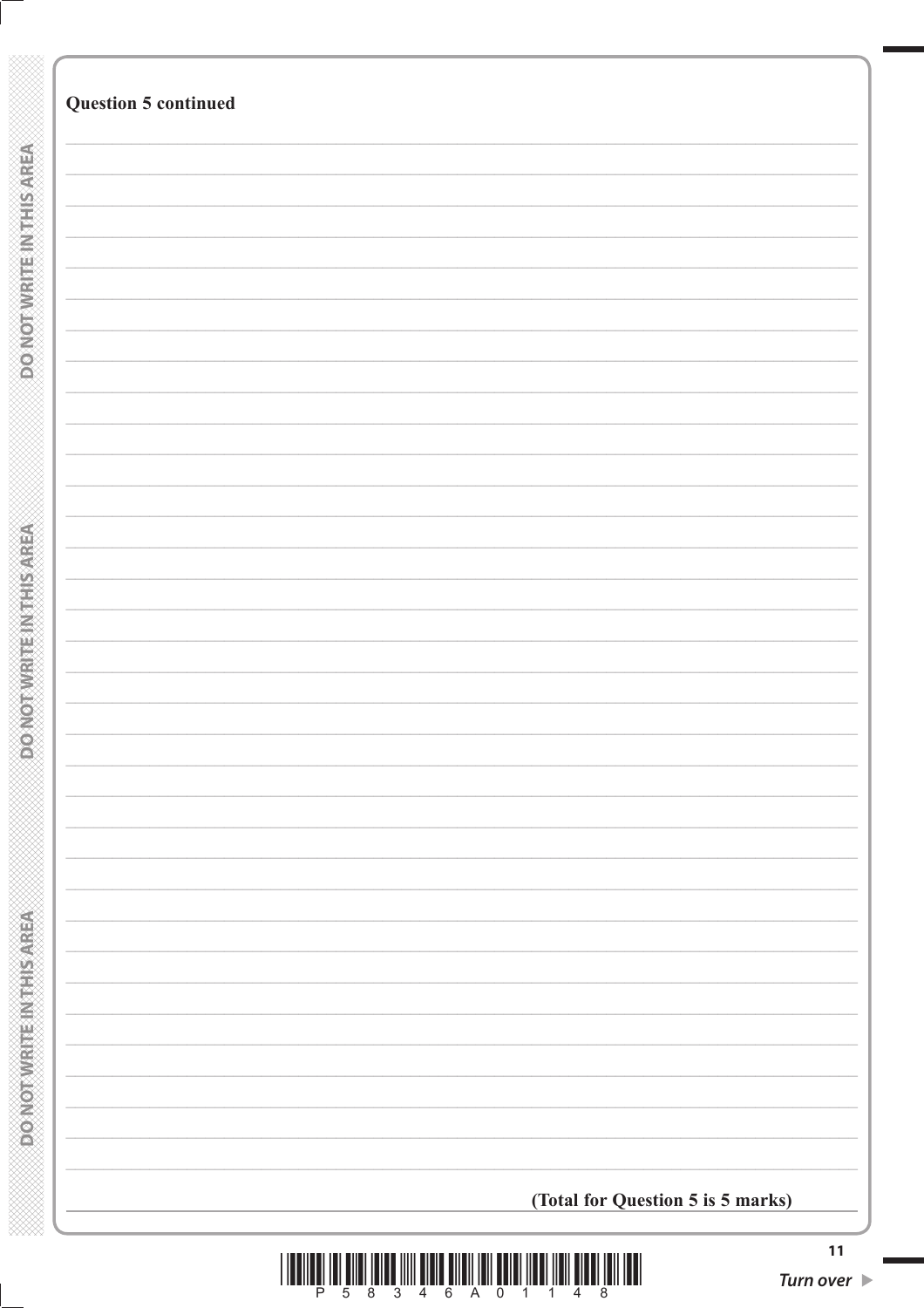

**Figure 1**

A company makes a particular type of children's toy.

The annual profit made by the company is modelled by the equation

$$
P = 100 - 6.25(x - 9)^2
$$

where  $P$  is the profit measured in thousands of pounds and  $x$  is the selling price of the toy in pounds.

A sketch of *P* against *x* is shown in Figure 1.

Using the model,

**6.**

(a) explain why  $£15$  is not a sensible selling price for the toy.

Given that the company made an annual profit of more than  $£80000$ 

(b) find, according to the model, the least possible selling price for the toy.

The company wishes to maximise its annual profit.

State, according to the model,

- (c) (i) the maximum possible annual profit,
	- (ii) the selling price of the toy that maximises the annual profit.

**(2)**

**(2)**

**(3)**

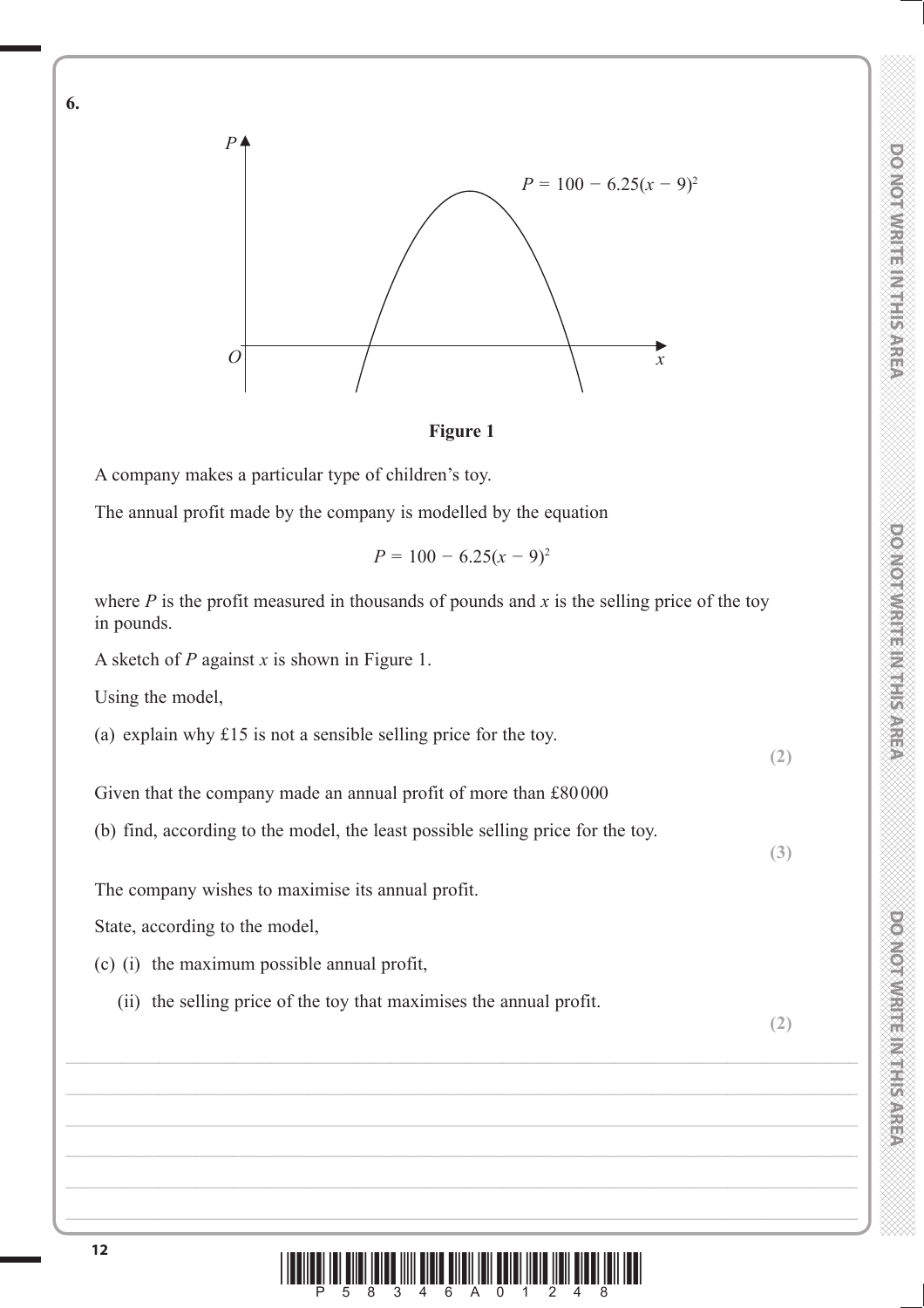| <b>Question 6 continued</b><br><b>DO NOTWEITEN THIS AREA</b><br><b>ROMOBIAL PROVIDED</b><br><b>Market Market Elizabeth Residence</b><br>13 |  |  |
|--------------------------------------------------------------------------------------------------------------------------------------------|--|--|
|                                                                                                                                            |  |  |
|                                                                                                                                            |  |  |
|                                                                                                                                            |  |  |
|                                                                                                                                            |  |  |
|                                                                                                                                            |  |  |
|                                                                                                                                            |  |  |
|                                                                                                                                            |  |  |
|                                                                                                                                            |  |  |
|                                                                                                                                            |  |  |
|                                                                                                                                            |  |  |
|                                                                                                                                            |  |  |
|                                                                                                                                            |  |  |
|                                                                                                                                            |  |  |
|                                                                                                                                            |  |  |
|                                                                                                                                            |  |  |
|                                                                                                                                            |  |  |
|                                                                                                                                            |  |  |
|                                                                                                                                            |  |  |
|                                                                                                                                            |  |  |
|                                                                                                                                            |  |  |
|                                                                                                                                            |  |  |
|                                                                                                                                            |  |  |
|                                                                                                                                            |  |  |
|                                                                                                                                            |  |  |
|                                                                                                                                            |  |  |
|                                                                                                                                            |  |  |
|                                                                                                                                            |  |  |
|                                                                                                                                            |  |  |
|                                                                                                                                            |  |  |
|                                                                                                                                            |  |  |
|                                                                                                                                            |  |  |
|                                                                                                                                            |  |  |
|                                                                                                                                            |  |  |
|                                                                                                                                            |  |  |
|                                                                                                                                            |  |  |
|                                                                                                                                            |  |  |
|                                                                                                                                            |  |  |
|                                                                                                                                            |  |  |
|                                                                                                                                            |  |  |
|                                                                                                                                            |  |  |
|                                                                                                                                            |  |  |
|                                                                                                                                            |  |  |
|                                                                                                                                            |  |  |
|                                                                                                                                            |  |  |
|                                                                                                                                            |  |  |
|                                                                                                                                            |  |  |
|                                                                                                                                            |  |  |
|                                                                                                                                            |  |  |
|                                                                                                                                            |  |  |
|                                                                                                                                            |  |  |
|                                                                                                                                            |  |  |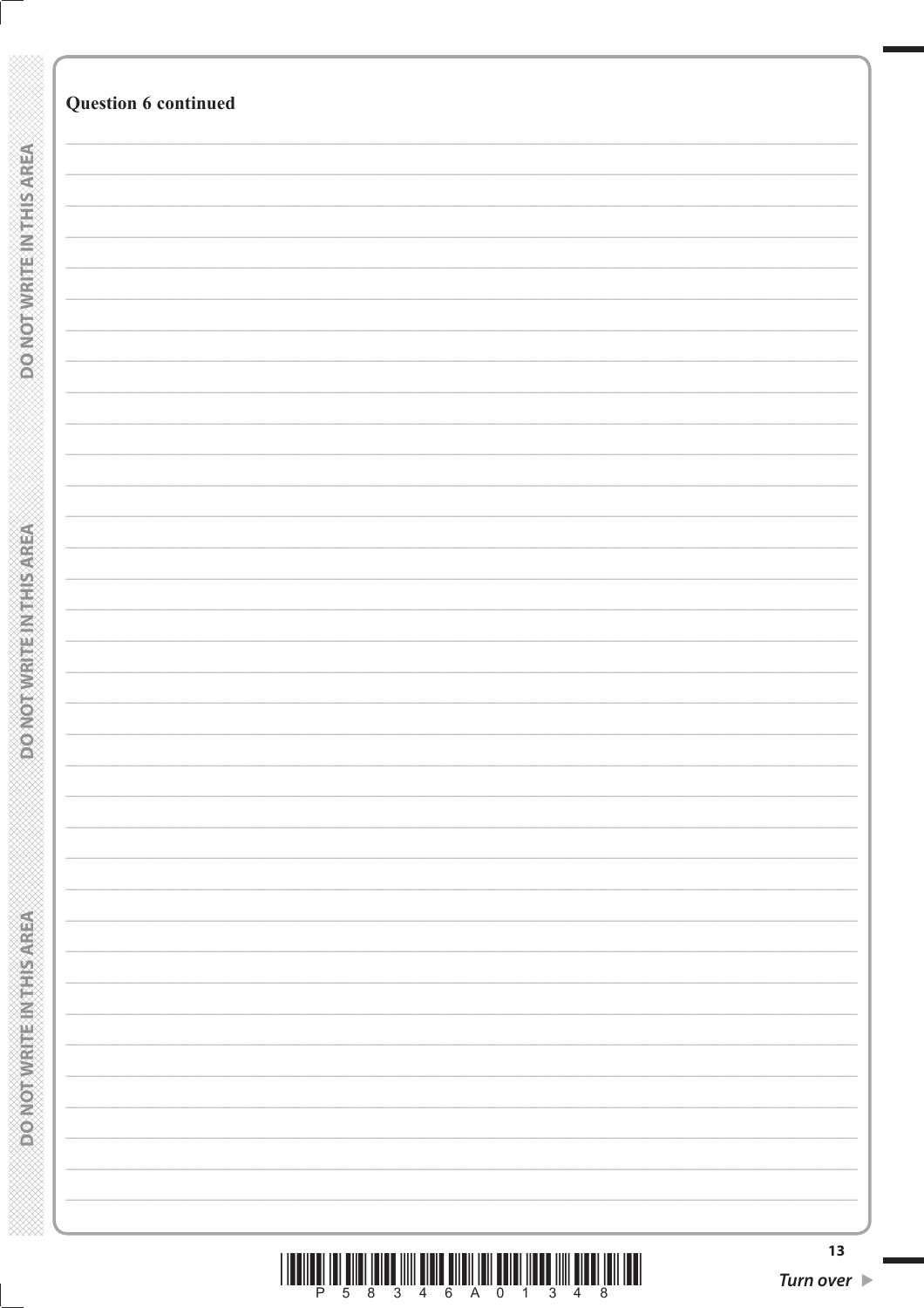| Question 6 continued |                                       |
|----------------------|---------------------------------------|
|                      |                                       |
|                      |                                       |
|                      | <b>DO NOT WIRTHEIN THIS AREA</b>      |
|                      |                                       |
|                      |                                       |
|                      |                                       |
|                      |                                       |
|                      |                                       |
|                      |                                       |
|                      |                                       |
|                      |                                       |
|                      |                                       |
|                      |                                       |
|                      |                                       |
|                      |                                       |
|                      |                                       |
|                      | <b>DOMOVICE IN SECTION AND STREET</b> |
|                      |                                       |
|                      |                                       |
|                      |                                       |
|                      |                                       |
|                      |                                       |
|                      |                                       |
|                      |                                       |
|                      |                                       |
|                      |                                       |
|                      |                                       |
|                      |                                       |
|                      |                                       |
|                      |                                       |
|                      |                                       |
|                      |                                       |
|                      | <b>DONOTHILITIES MERRIAN</b>          |
|                      |                                       |
|                      |                                       |
|                      |                                       |
|                      |                                       |
|                      |                                       |
| $14$                 |                                       |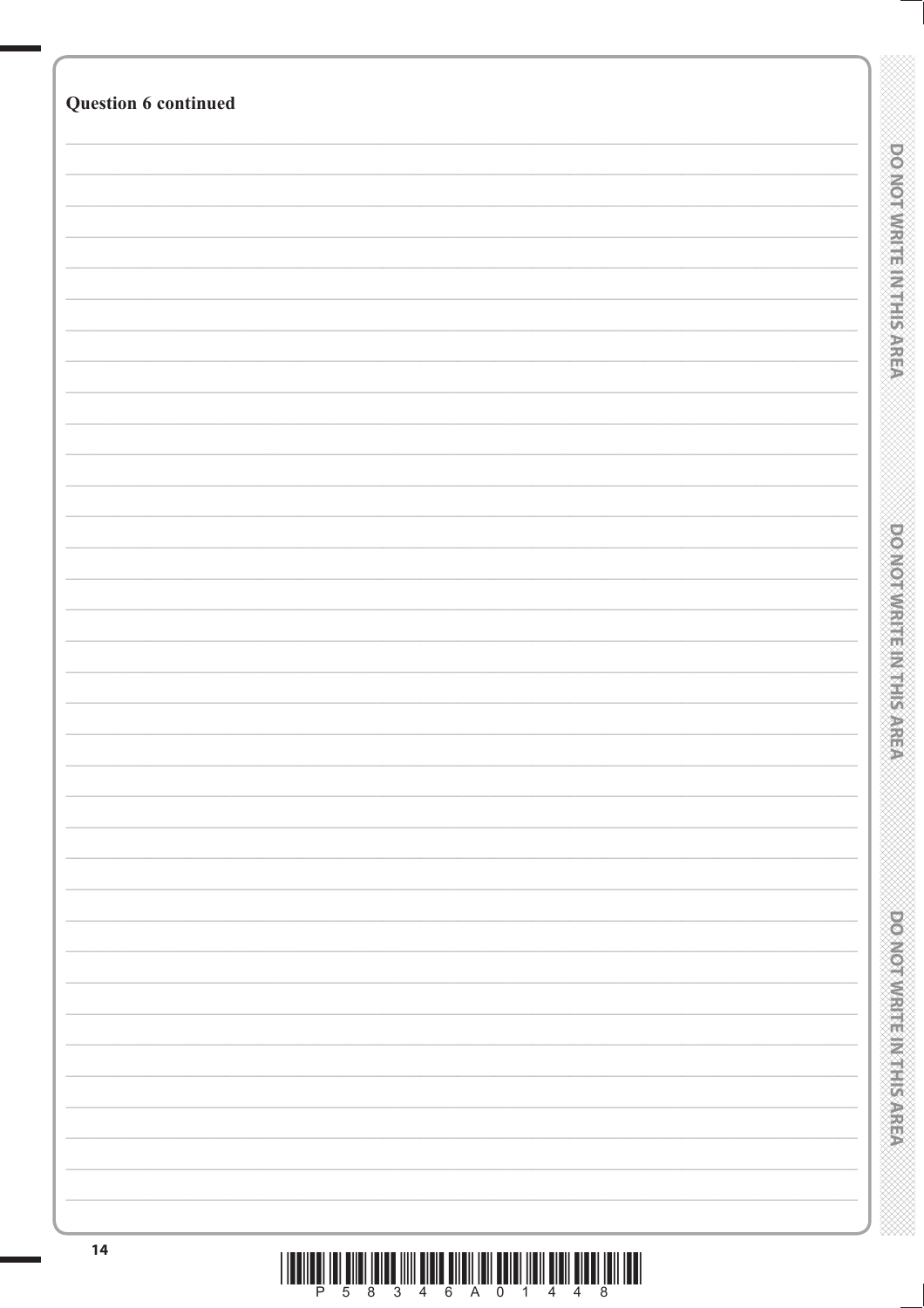| Question 6 continued              |
|-----------------------------------|
|                                   |
|                                   |
|                                   |
|                                   |
|                                   |
|                                   |
|                                   |
|                                   |
|                                   |
|                                   |
|                                   |
|                                   |
|                                   |
|                                   |
|                                   |
|                                   |
|                                   |
|                                   |
|                                   |
|                                   |
|                                   |
|                                   |
|                                   |
|                                   |
|                                   |
|                                   |
|                                   |
|                                   |
|                                   |
|                                   |
|                                   |
|                                   |
|                                   |
|                                   |
|                                   |
|                                   |
|                                   |
|                                   |
| (Total for Question 6 is 7 marks) |

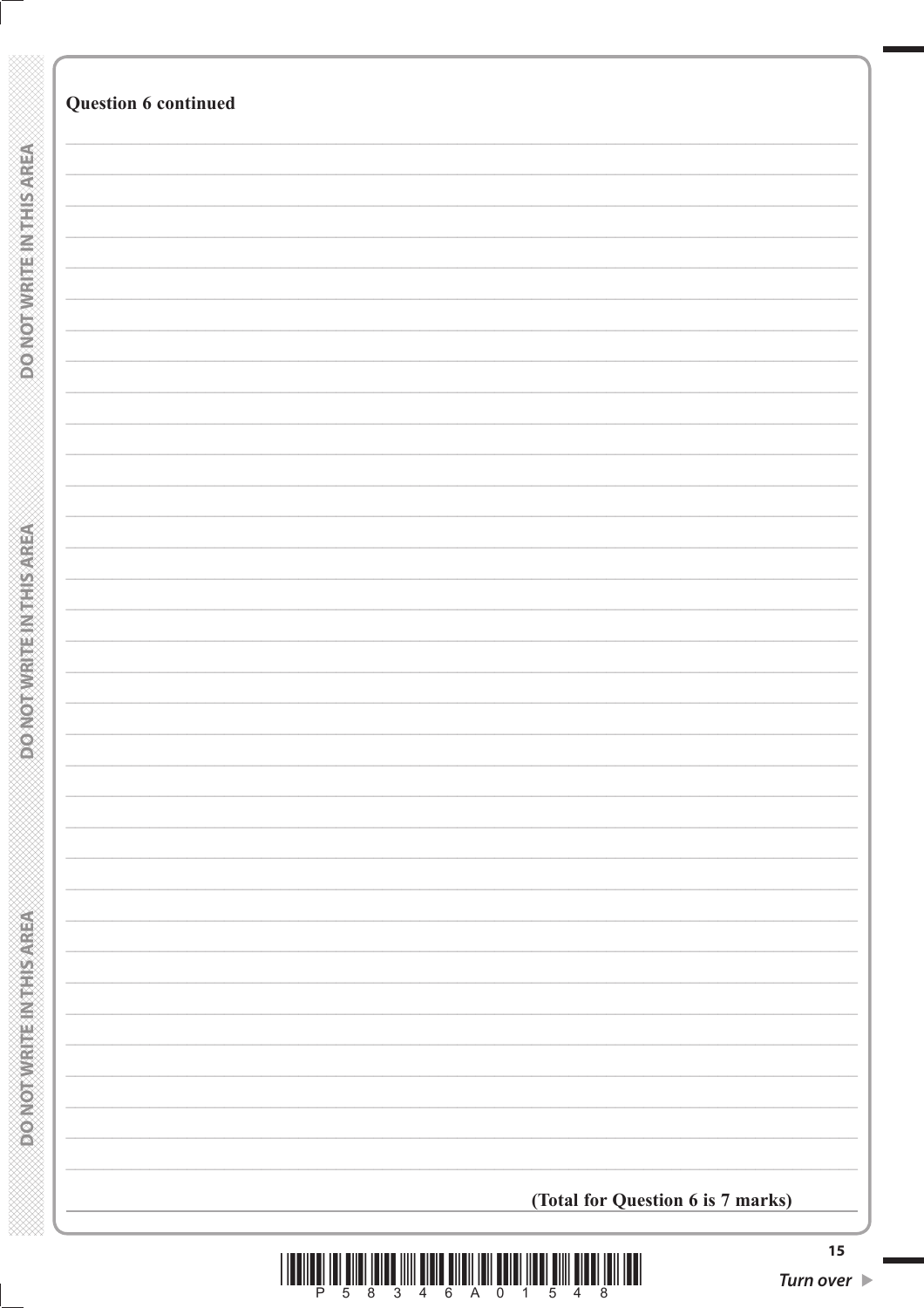| 7. In a triangle ABC, side AB has length 10cm, side AC has length 5cm, and angle $BAC = \theta$<br>where $\theta$ is measured in degrees. The area of triangle ABC is 15 cm <sup>2</sup> |                                                                                                                       |
|------------------------------------------------------------------------------------------------------------------------------------------------------------------------------------------|-----------------------------------------------------------------------------------------------------------------------|
| (a) Find the two possible values of $\cos \theta$                                                                                                                                        |                                                                                                                       |
|                                                                                                                                                                                          | (4)                                                                                                                   |
| Given that $BC$ is the longest side of the triangle,                                                                                                                                     |                                                                                                                       |
| (b) find the exact length of $BC$ .                                                                                                                                                      |                                                                                                                       |
|                                                                                                                                                                                          | (2)                                                                                                                   |
|                                                                                                                                                                                          |                                                                                                                       |
|                                                                                                                                                                                          |                                                                                                                       |
|                                                                                                                                                                                          |                                                                                                                       |
|                                                                                                                                                                                          |                                                                                                                       |
|                                                                                                                                                                                          |                                                                                                                       |
|                                                                                                                                                                                          |                                                                                                                       |
|                                                                                                                                                                                          |                                                                                                                       |
|                                                                                                                                                                                          |                                                                                                                       |
|                                                                                                                                                                                          | <u> 1989 - Johann Stoff, deutscher Stoff, der Stoff, der Stoff, der Stoff, der Stoff, der Stoff, der Stoff, der S</u> |
|                                                                                                                                                                                          |                                                                                                                       |
|                                                                                                                                                                                          |                                                                                                                       |
|                                                                                                                                                                                          |                                                                                                                       |
|                                                                                                                                                                                          |                                                                                                                       |
|                                                                                                                                                                                          |                                                                                                                       |
|                                                                                                                                                                                          |                                                                                                                       |
|                                                                                                                                                                                          |                                                                                                                       |
|                                                                                                                                                                                          |                                                                                                                       |
|                                                                                                                                                                                          |                                                                                                                       |
|                                                                                                                                                                                          |                                                                                                                       |
|                                                                                                                                                                                          |                                                                                                                       |
|                                                                                                                                                                                          |                                                                                                                       |
|                                                                                                                                                                                          |                                                                                                                       |
|                                                                                                                                                                                          |                                                                                                                       |
|                                                                                                                                                                                          |                                                                                                                       |
|                                                                                                                                                                                          |                                                                                                                       |
|                                                                                                                                                                                          |                                                                                                                       |
|                                                                                                                                                                                          |                                                                                                                       |
|                                                                                                                                                                                          |                                                                                                                       |
|                                                                                                                                                                                          |                                                                                                                       |
|                                                                                                                                                                                          |                                                                                                                       |
|                                                                                                                                                                                          |                                                                                                                       |
|                                                                                                                                                                                          |                                                                                                                       |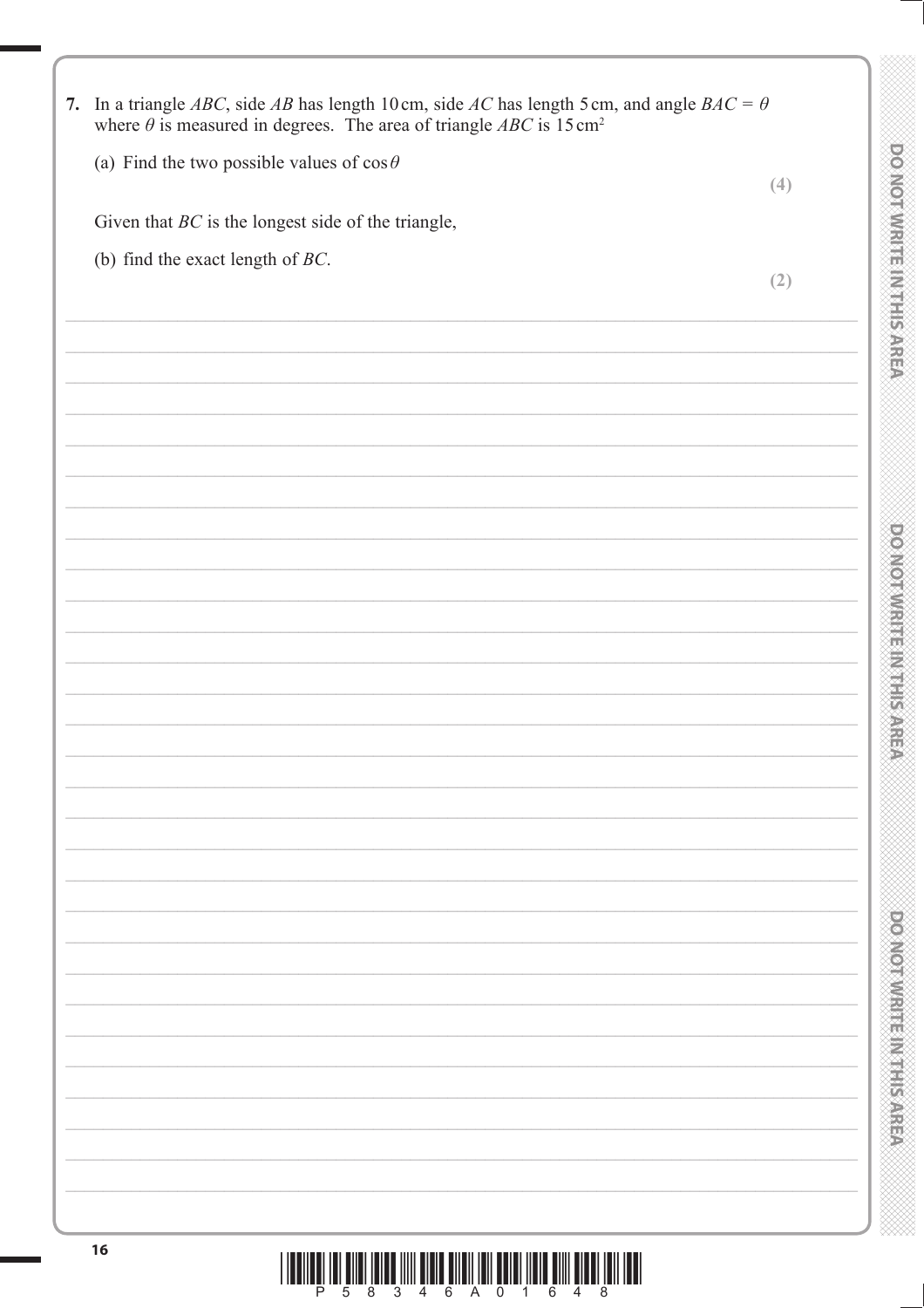|                                    | <b>Question 7 continued</b>       |
|------------------------------------|-----------------------------------|
|                                    |                                   |
|                                    |                                   |
|                                    |                                   |
|                                    |                                   |
|                                    |                                   |
| <b>DONOTWRITEINTHIS AREA</b>       |                                   |
|                                    |                                   |
|                                    |                                   |
|                                    |                                   |
|                                    |                                   |
|                                    |                                   |
|                                    |                                   |
|                                    |                                   |
|                                    |                                   |
|                                    |                                   |
|                                    |                                   |
|                                    |                                   |
|                                    |                                   |
|                                    |                                   |
|                                    |                                   |
|                                    |                                   |
| <b>CERNES IN REPORT OF LESSON</b>  |                                   |
|                                    |                                   |
|                                    |                                   |
|                                    |                                   |
|                                    |                                   |
|                                    |                                   |
|                                    |                                   |
|                                    |                                   |
|                                    |                                   |
|                                    |                                   |
|                                    |                                   |
|                                    |                                   |
|                                    |                                   |
|                                    |                                   |
|                                    |                                   |
|                                    |                                   |
|                                    |                                   |
| <b>COMPOSITION CONTROLLED AREA</b> |                                   |
|                                    |                                   |
|                                    |                                   |
|                                    | (Total for Question 7 is 6 marks) |

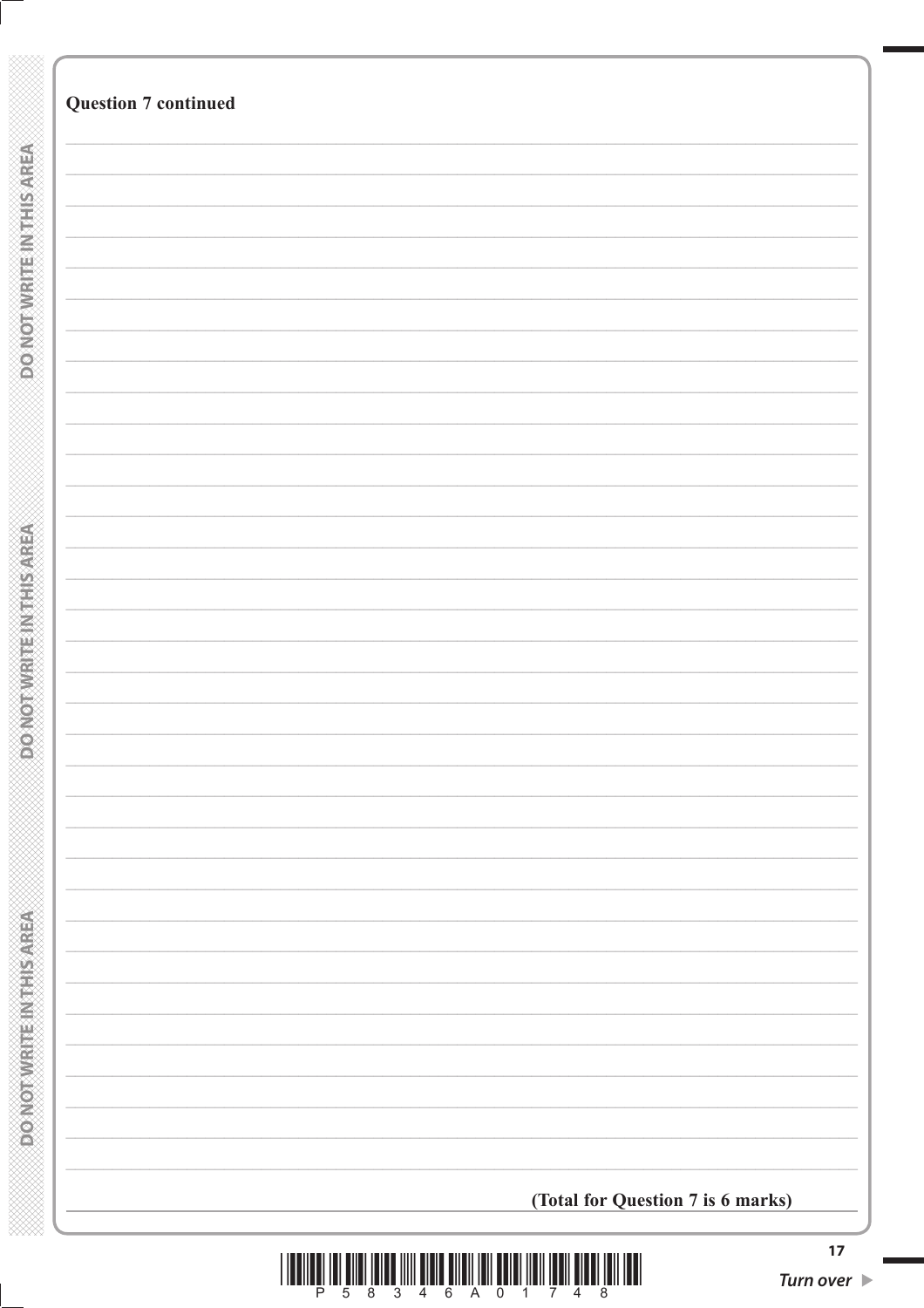$(6)$ 

 $(2)$ 

 $(1)$ 

8. A lorry is driven between London and Newcastle.

In a simple model, the cost of the journey  $\pounds C$  when the lorry is driven at a steady speed of  $\nu$  kilometres per hour is

$$
C = \frac{1500}{v} + \frac{2v}{11} + 60
$$

- (a) Find, according to this model,
	- (i) the value of  $\nu$  that minimises the cost of the journey,

(ii) the minimum cost of the journey. (Solutions based entirely on graphical or numerical methods are not acceptable.)

(b) Prove by using  $\frac{d^2C}{dr^2}$  that the cost is minimised at the speed found in (a)(i).

(c) State one limitation of this model.

**PONONNIA PROTECTIONS** 

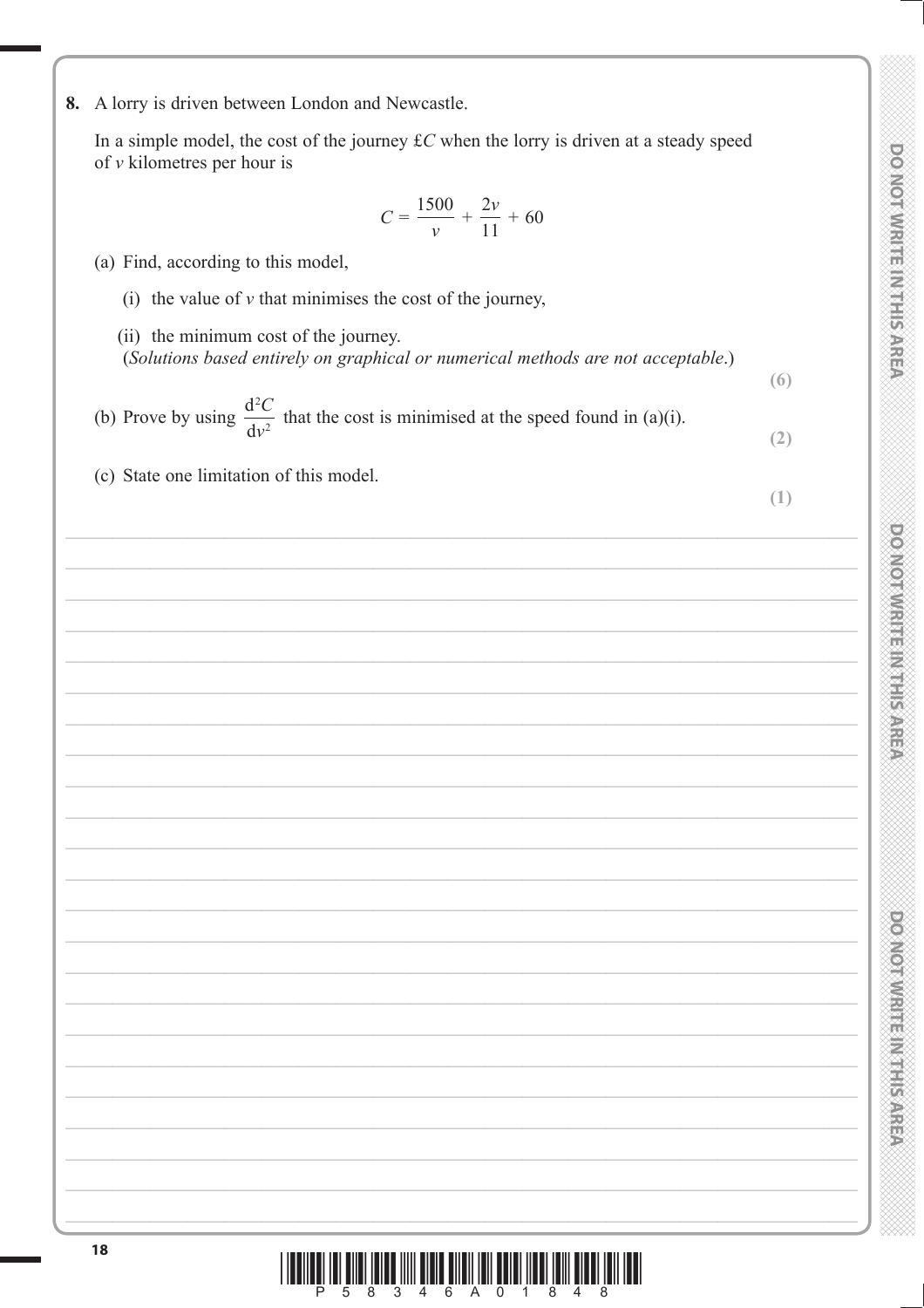|                                          | <b>Question 8 continued</b> |
|------------------------------------------|-----------------------------|
|                                          |                             |
|                                          |                             |
|                                          |                             |
| <b>DO NOTWEITEN THIS AREA</b>            |                             |
|                                          |                             |
|                                          |                             |
|                                          |                             |
|                                          |                             |
|                                          |                             |
|                                          |                             |
|                                          |                             |
|                                          |                             |
|                                          |                             |
|                                          |                             |
|                                          |                             |
|                                          |                             |
|                                          |                             |
|                                          |                             |
|                                          |                             |
|                                          |                             |
|                                          |                             |
| <b>ROMOBIAL PROVIDED</b>                 |                             |
|                                          |                             |
|                                          |                             |
|                                          |                             |
|                                          |                             |
|                                          |                             |
|                                          |                             |
|                                          |                             |
|                                          |                             |
|                                          |                             |
|                                          |                             |
|                                          |                             |
|                                          |                             |
|                                          |                             |
|                                          |                             |
|                                          |                             |
|                                          |                             |
|                                          |                             |
|                                          |                             |
| <b>Market Market Elizabeth Residence</b> |                             |
|                                          |                             |
|                                          |                             |
|                                          |                             |
|                                          |                             |
|                                          |                             |
|                                          | 19                          |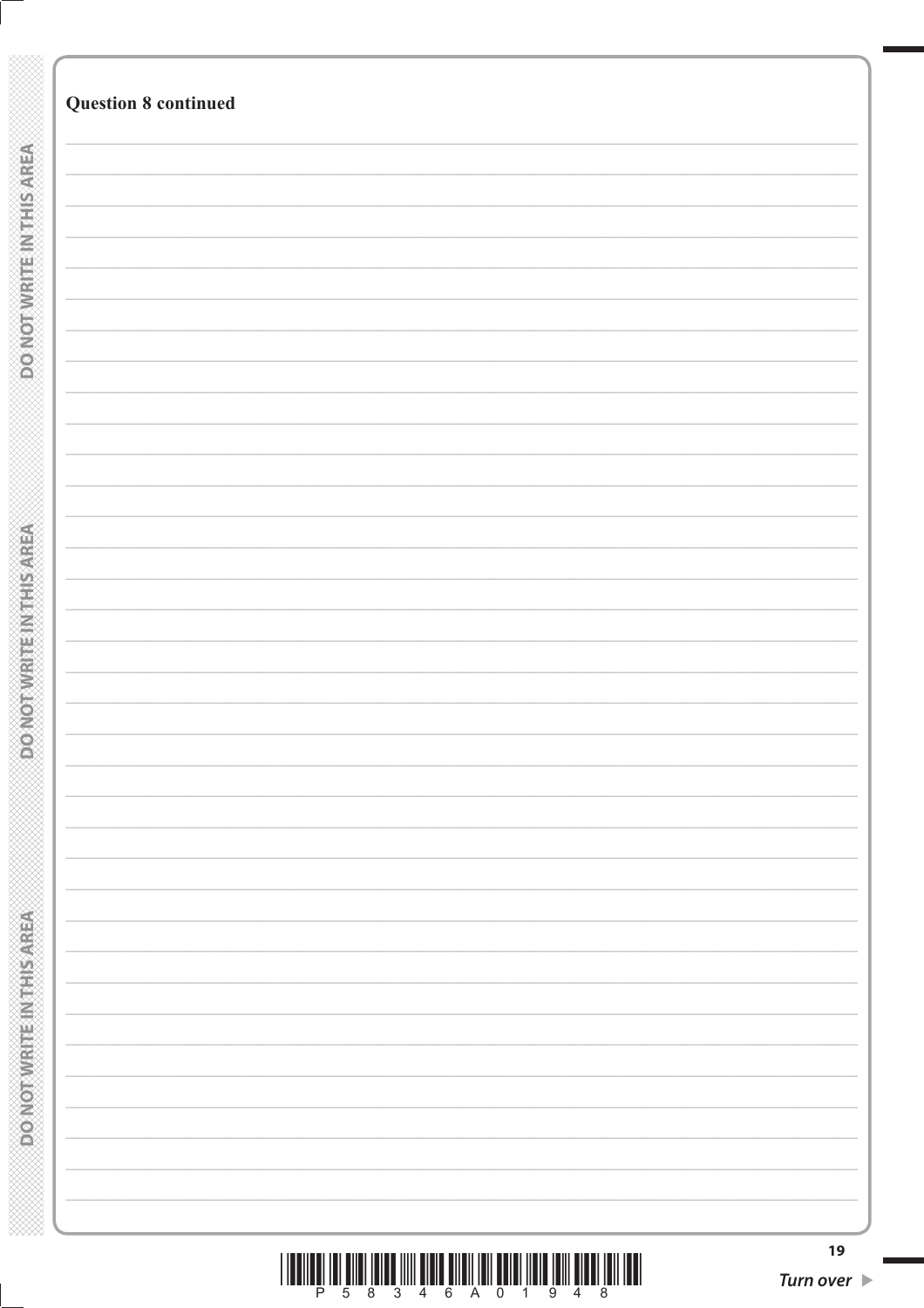| <b>Question 8 continued</b> |                                       |
|-----------------------------|---------------------------------------|
|                             |                                       |
|                             |                                       |
|                             | <b>DOMORATION IS NOT REARED</b>       |
|                             |                                       |
|                             |                                       |
|                             |                                       |
|                             |                                       |
|                             |                                       |
|                             |                                       |
|                             |                                       |
|                             |                                       |
|                             |                                       |
|                             |                                       |
|                             |                                       |
|                             |                                       |
|                             |                                       |
|                             |                                       |
|                             |                                       |
|                             |                                       |
|                             | <b>DOMOVICE IN SECTION AND STREET</b> |
|                             |                                       |
|                             |                                       |
|                             |                                       |
|                             |                                       |
|                             |                                       |
|                             |                                       |
|                             |                                       |
|                             |                                       |
|                             |                                       |
|                             |                                       |
|                             |                                       |
|                             |                                       |
|                             |                                       |
|                             |                                       |
|                             |                                       |
|                             |                                       |
|                             |                                       |
|                             |                                       |
|                             |                                       |
|                             | <b>DOMODIAL HERMITERS</b>             |
|                             |                                       |
|                             |                                       |
|                             |                                       |
|                             |                                       |
| 20                          |                                       |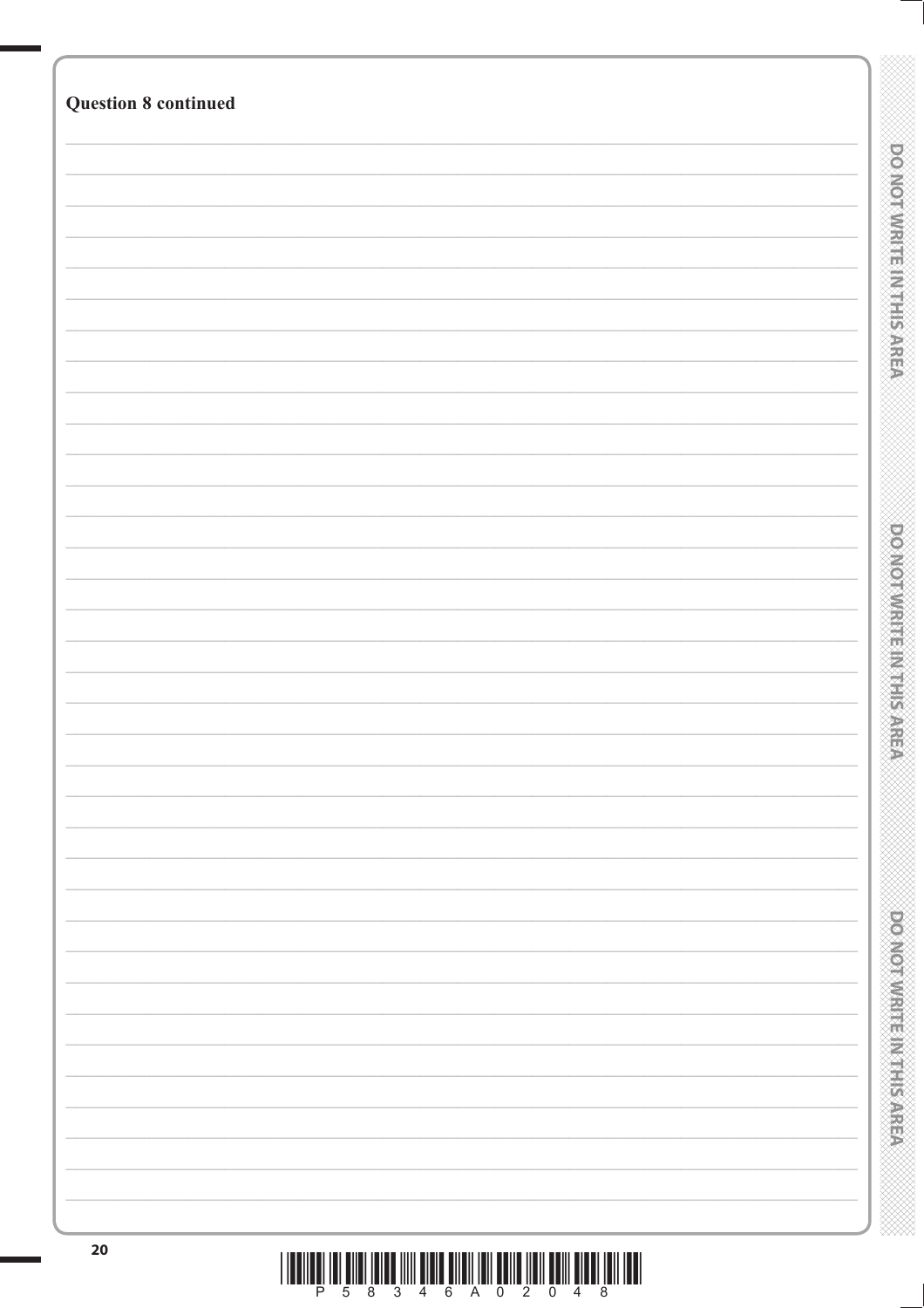|                           | <b>Question 8 continued</b>       |
|---------------------------|-----------------------------------|
|                           |                                   |
|                           |                                   |
| DO NOT WRITE IN THIS AREA |                                   |
|                           |                                   |
|                           |                                   |
|                           |                                   |
|                           |                                   |
|                           |                                   |
|                           |                                   |
|                           |                                   |
|                           |                                   |
|                           |                                   |
|                           |                                   |
|                           |                                   |
|                           |                                   |
|                           |                                   |
|                           |                                   |
|                           |                                   |
|                           |                                   |
|                           |                                   |
|                           |                                   |
|                           |                                   |
|                           |                                   |
|                           |                                   |
|                           |                                   |
|                           |                                   |
|                           |                                   |
|                           |                                   |
|                           |                                   |
|                           |                                   |
|                           |                                   |
|                           |                                   |
|                           |                                   |
|                           |                                   |
|                           |                                   |
|                           |                                   |
|                           |                                   |
|                           |                                   |
|                           |                                   |
|                           |                                   |
|                           |                                   |
|                           |                                   |
|                           |                                   |
|                           |                                   |
|                           |                                   |
|                           |                                   |
|                           |                                   |
|                           |                                   |
|                           |                                   |
|                           |                                   |
|                           |                                   |
|                           | (Total for Question 8 is 9 marks) |

§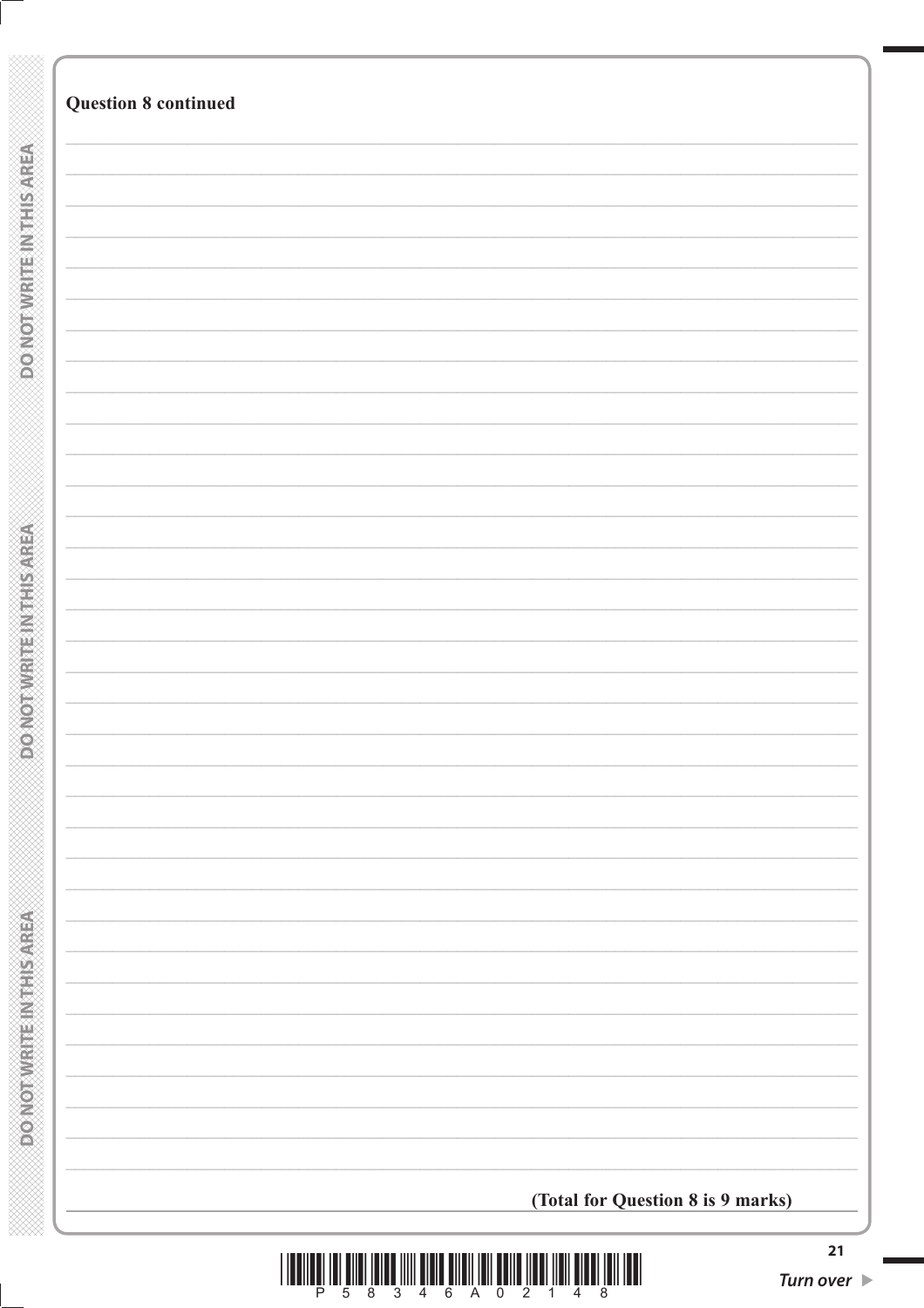

**DONOTWRITEINITISAREN** 

**DONOIMISTE IN HIS AREA** 

**DOMORATION ENTIRES** 

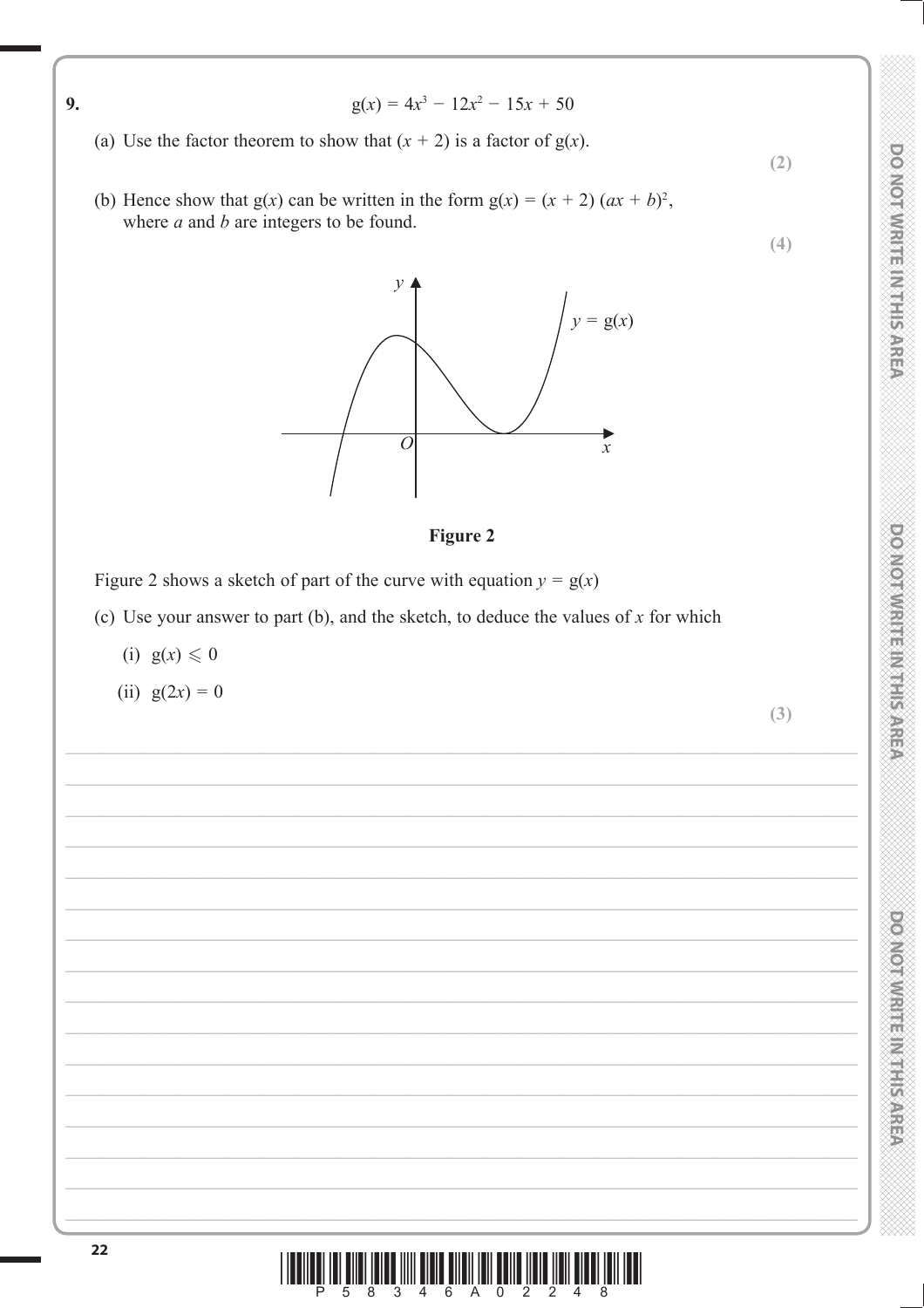| <b>Question 9 continued</b> |  |
|-----------------------------|--|
|                             |  |
|                             |  |
|                             |  |
|                             |  |
|                             |  |
|                             |  |
|                             |  |
|                             |  |
|                             |  |
|                             |  |
|                             |  |
|                             |  |
|                             |  |
|                             |  |
|                             |  |
|                             |  |
|                             |  |
|                             |  |
|                             |  |
|                             |  |
|                             |  |
|                             |  |
|                             |  |
|                             |  |
|                             |  |
|                             |  |
|                             |  |
|                             |  |
|                             |  |
|                             |  |
|                             |  |
|                             |  |
|                             |  |
|                             |  |
|                             |  |
|                             |  |
|                             |  |
|                             |  |
|                             |  |
|                             |  |
|                             |  |
|                             |  |
|                             |  |
|                             |  |
|                             |  |
|                             |  |
|                             |  |
|                             |  |
|                             |  |
|                             |  |
|                             |  |
|                             |  |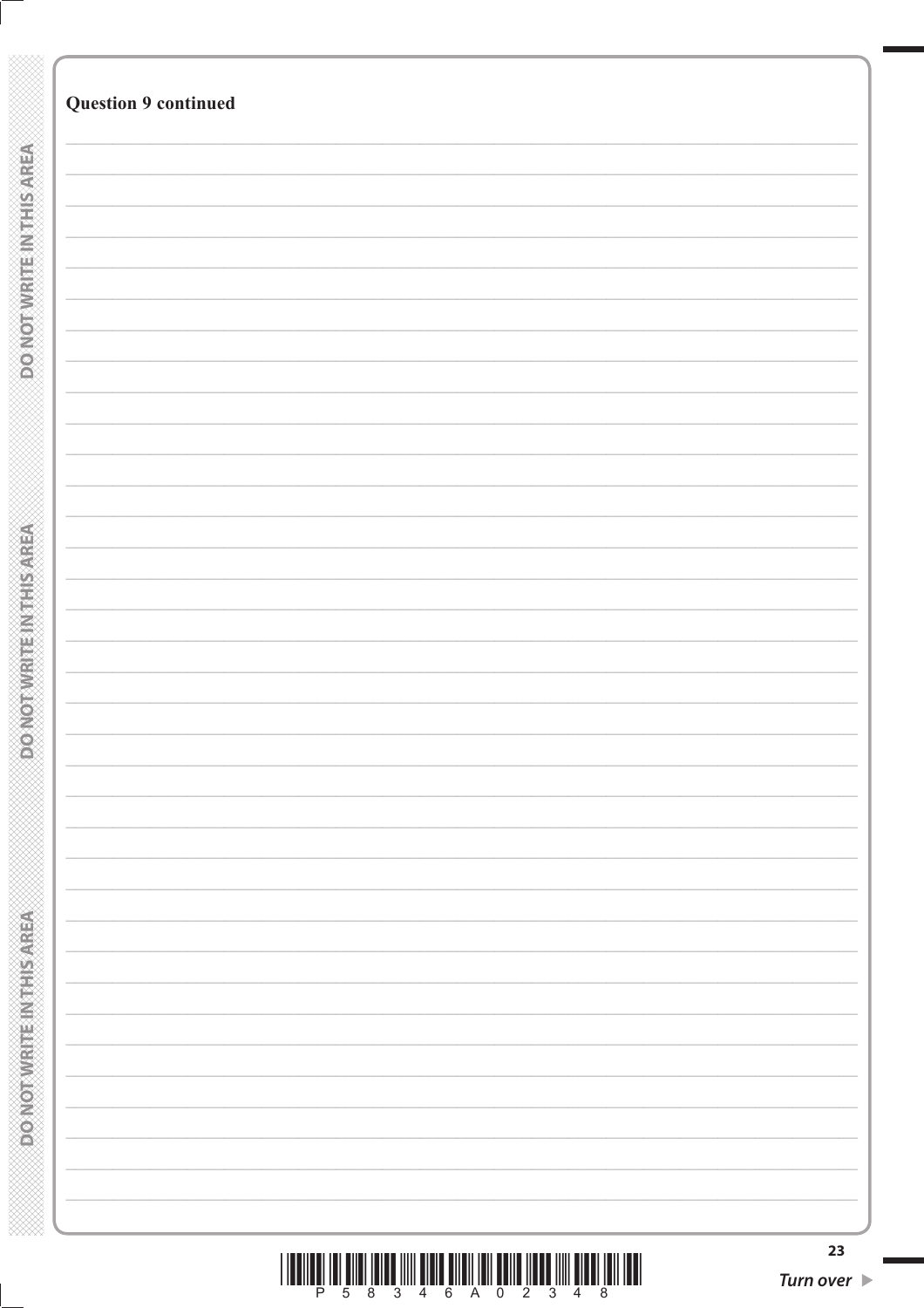| <b>Question 9 continued</b> |                                          |
|-----------------------------|------------------------------------------|
|                             |                                          |
|                             |                                          |
|                             | <b>DOMOTIVE HIS HIS AREA</b>             |
|                             |                                          |
|                             |                                          |
|                             |                                          |
|                             |                                          |
|                             |                                          |
|                             |                                          |
|                             |                                          |
|                             |                                          |
|                             |                                          |
|                             |                                          |
|                             |                                          |
|                             | <b>PONDERN MENTIONS CONSTRUCT</b>        |
|                             |                                          |
|                             |                                          |
|                             |                                          |
|                             |                                          |
|                             |                                          |
|                             |                                          |
|                             |                                          |
|                             |                                          |
|                             |                                          |
|                             |                                          |
|                             |                                          |
|                             |                                          |
|                             |                                          |
|                             |                                          |
|                             |                                          |
|                             |                                          |
|                             | <b>DOMODIAN PROPERTY AND ARRANGEMENT</b> |
|                             |                                          |
|                             |                                          |
|                             |                                          |
| 24                          |                                          |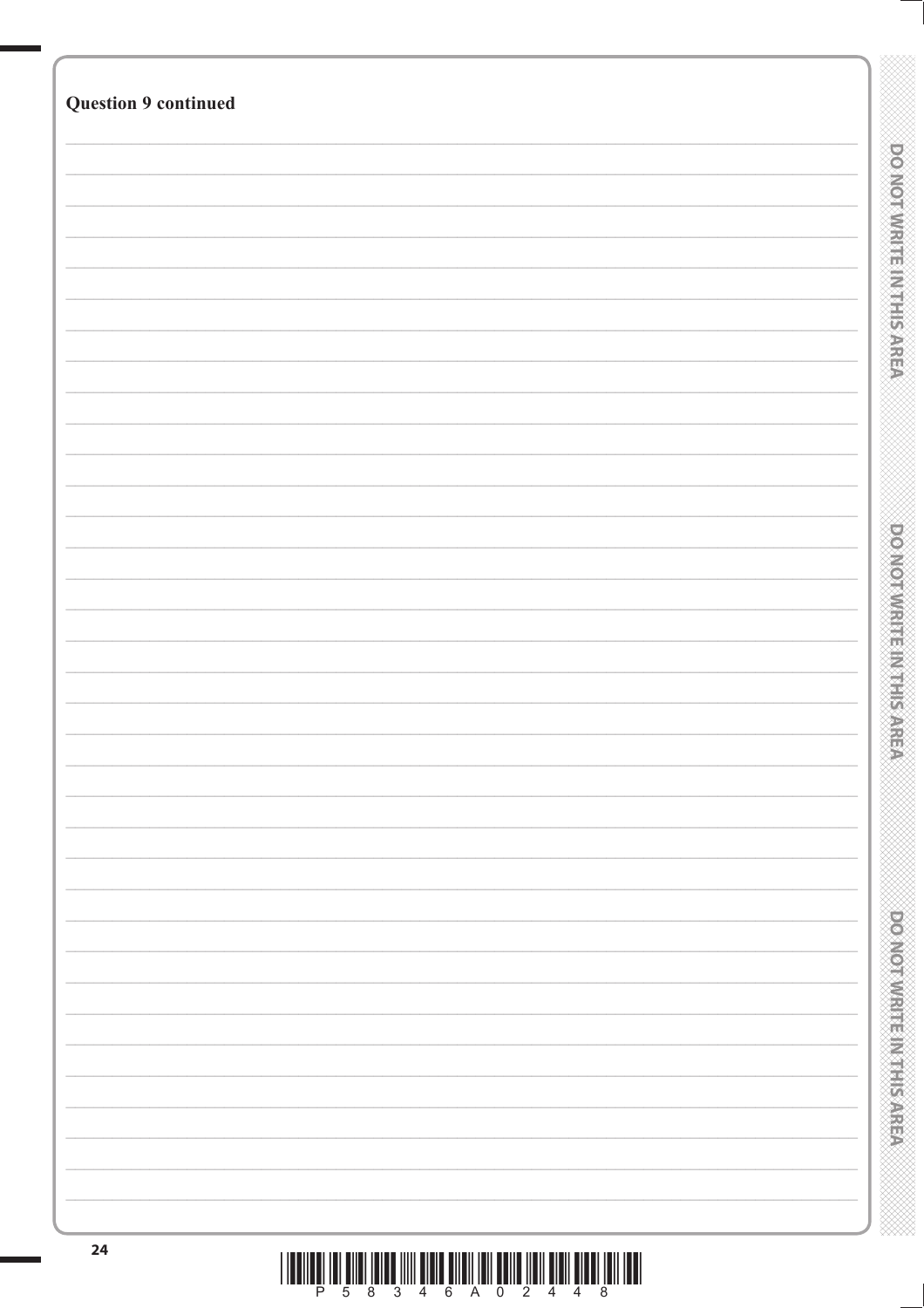|                                 | <b>Question 9 continued</b>       |
|---------------------------------|-----------------------------------|
|                                 |                                   |
|                                 |                                   |
|                                 |                                   |
| DO NOT WRITE IN THIS AREA       |                                   |
|                                 |                                   |
|                                 |                                   |
|                                 |                                   |
|                                 |                                   |
|                                 |                                   |
|                                 |                                   |
|                                 |                                   |
|                                 |                                   |
|                                 |                                   |
|                                 |                                   |
|                                 |                                   |
|                                 |                                   |
|                                 |                                   |
|                                 |                                   |
|                                 |                                   |
|                                 |                                   |
|                                 |                                   |
|                                 |                                   |
|                                 |                                   |
|                                 |                                   |
|                                 |                                   |
| <b>CONORADO DE ACTIVITATIVA</b> |                                   |
|                                 |                                   |
|                                 |                                   |
|                                 |                                   |
|                                 |                                   |
|                                 |                                   |
|                                 |                                   |
|                                 |                                   |
|                                 |                                   |
|                                 |                                   |
|                                 |                                   |
|                                 |                                   |
|                                 |                                   |
|                                 |                                   |
|                                 |                                   |
|                                 |                                   |
|                                 |                                   |
|                                 |                                   |
|                                 |                                   |
|                                 |                                   |
|                                 |                                   |
|                                 |                                   |
|                                 |                                   |
|                                 |                                   |
|                                 |                                   |
|                                 |                                   |
|                                 |                                   |
|                                 |                                   |
|                                 |                                   |
|                                 |                                   |
|                                 |                                   |
|                                 |                                   |
|                                 |                                   |
| <b>DOMORAGE SECTION OF</b>      |                                   |
|                                 | (Total for Question 9 is 9 marks) |



§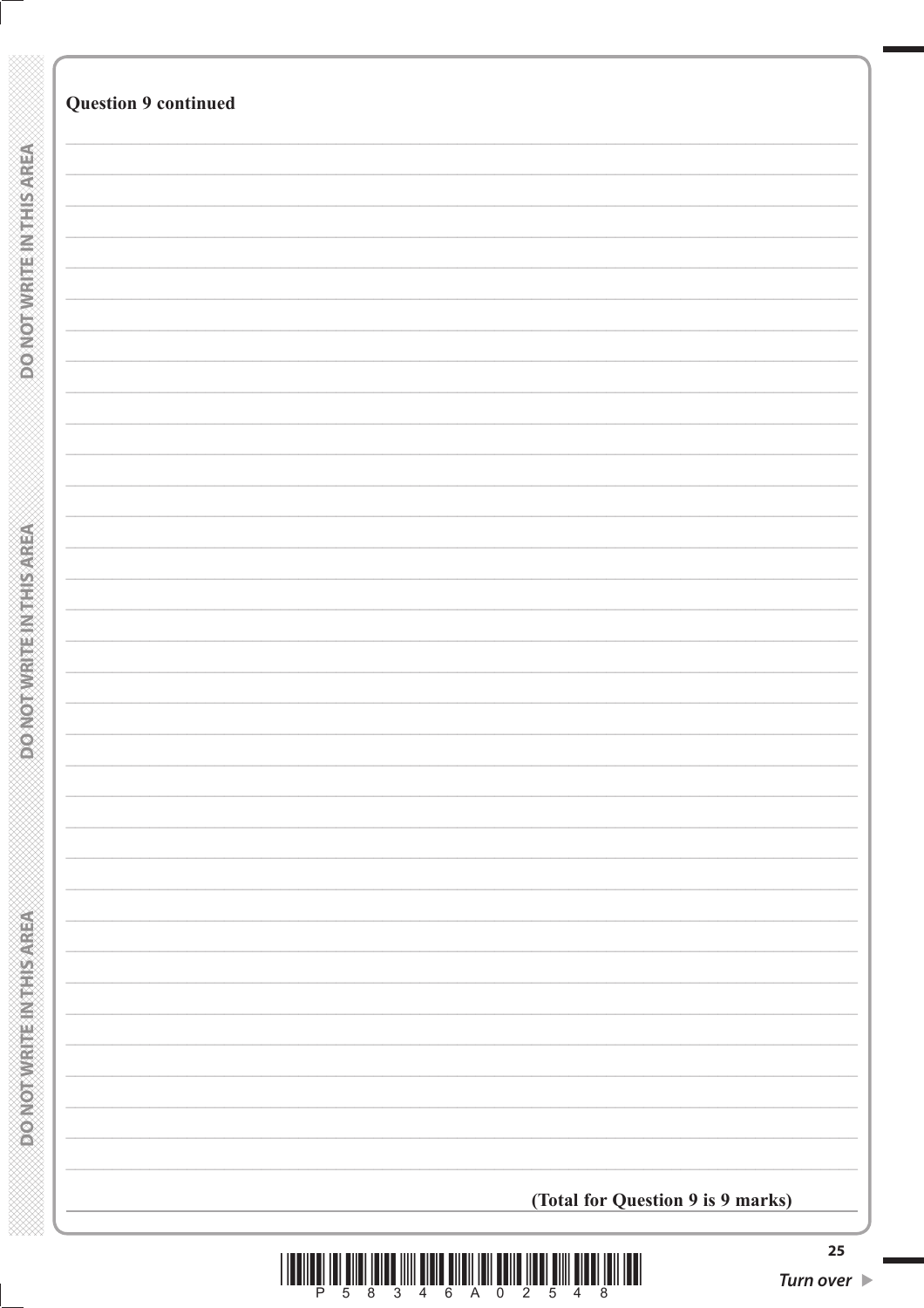| 10. Prove, from first principles, that the derivative of $x^3$ is $3x^2$ | (4) |                                |
|--------------------------------------------------------------------------|-----|--------------------------------|
|                                                                          |     |                                |
|                                                                          |     | <b>DO NOTWRITEIN THIS AREA</b> |
|                                                                          |     |                                |
|                                                                          |     |                                |
|                                                                          |     |                                |
|                                                                          |     |                                |
|                                                                          |     | <b>DO NOTWRITE IN THE AREA</b> |
|                                                                          |     |                                |
|                                                                          |     |                                |
|                                                                          |     |                                |
|                                                                          |     | polyontary and the present     |
|                                                                          |     |                                |
| 26                                                                       |     |                                |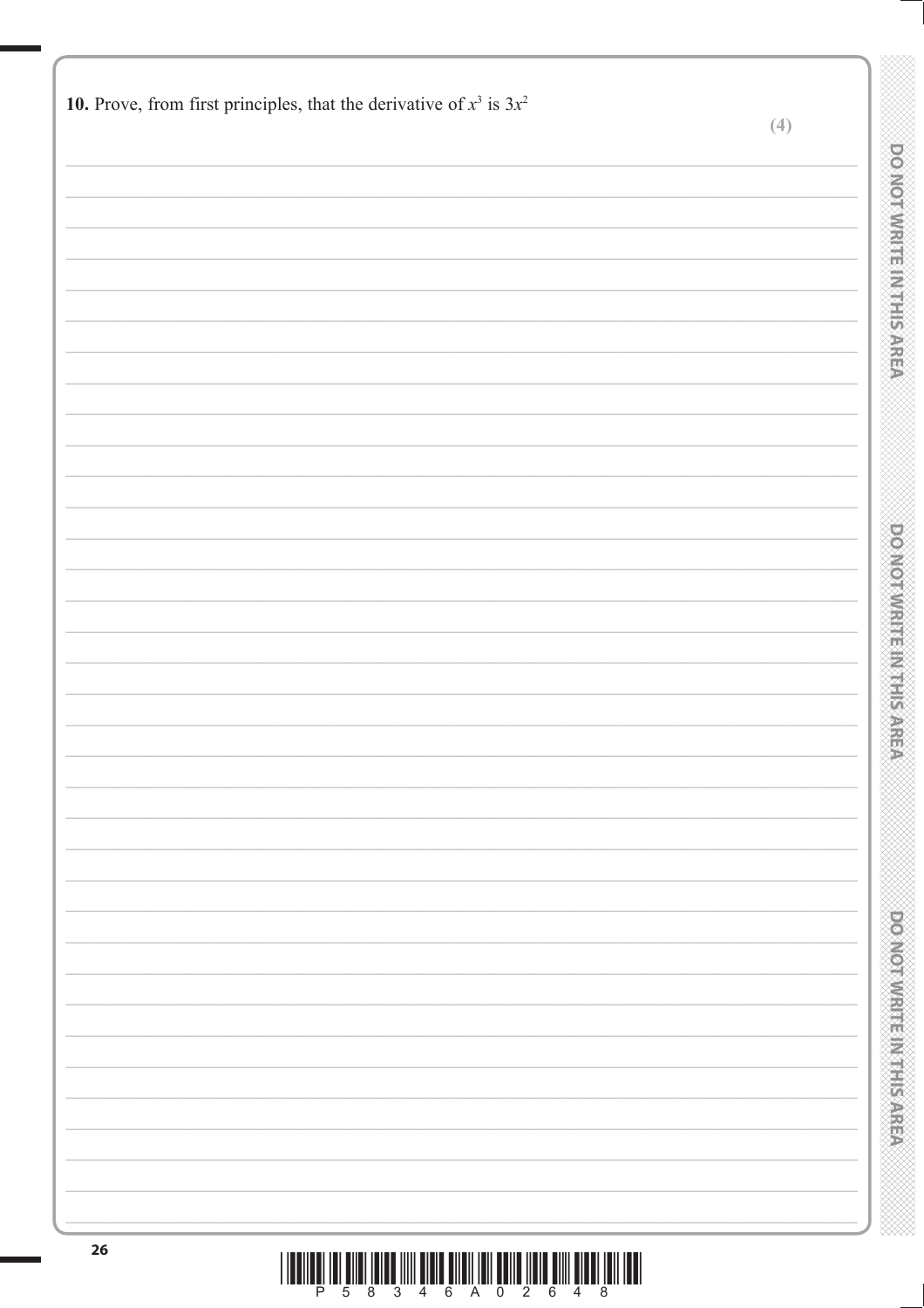| Question 10 continued              |
|------------------------------------|
|                                    |
|                                    |
|                                    |
|                                    |
|                                    |
|                                    |
|                                    |
|                                    |
|                                    |
|                                    |
|                                    |
|                                    |
|                                    |
|                                    |
|                                    |
|                                    |
|                                    |
|                                    |
|                                    |
|                                    |
|                                    |
|                                    |
|                                    |
|                                    |
|                                    |
|                                    |
|                                    |
|                                    |
|                                    |
|                                    |
|                                    |
|                                    |
| (Total for Question 10 is 4 marks) |

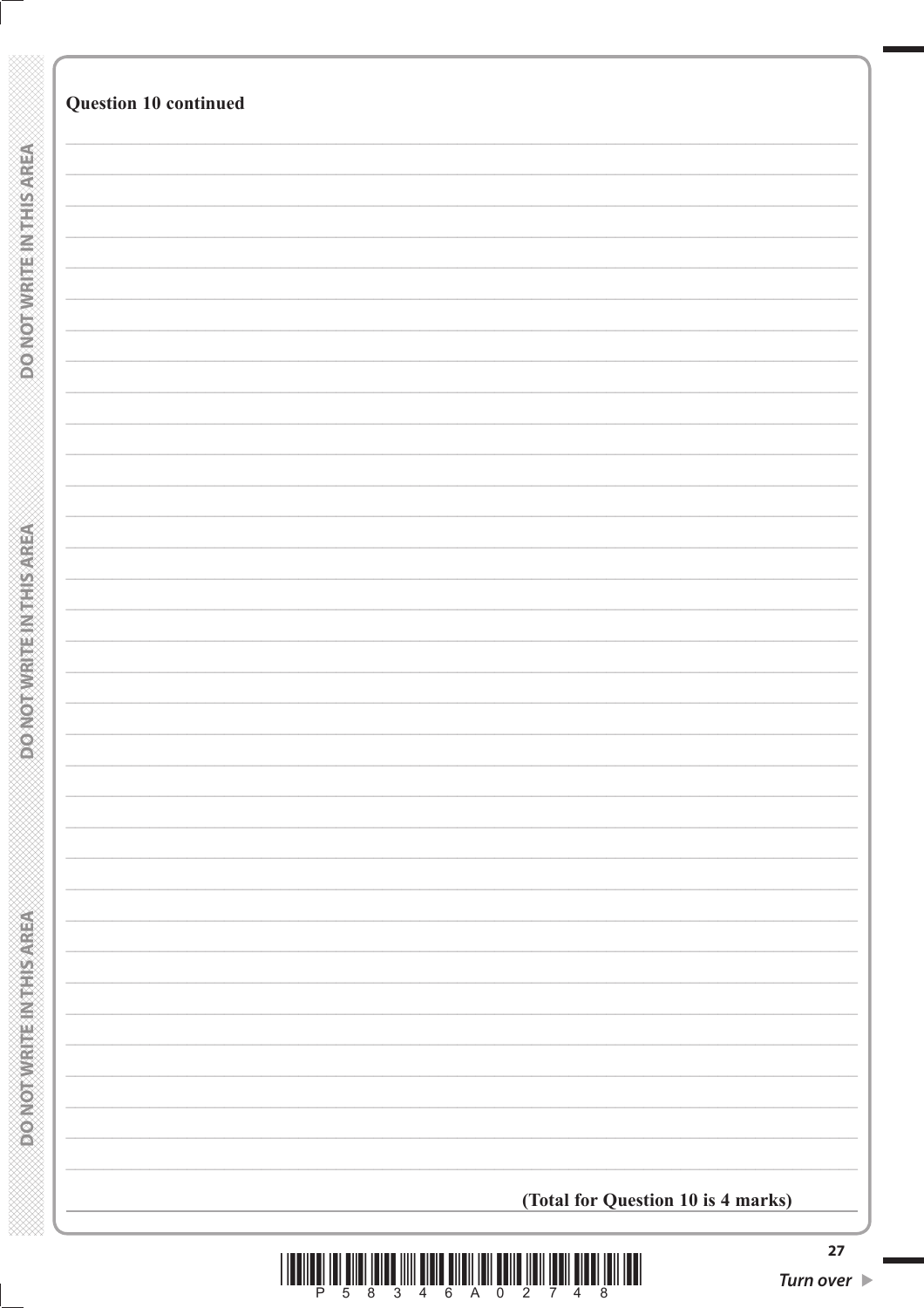$(4)$ 

 $(2)$ 

 $(2)$ 

powerwarms and conserv

**DOMOTIVE IN A FILEMENT SAFETY** 

11. (a) Find the first 3 terms, in ascending powers of  $x$ , of the binomial expansion of

$$
\left(2 - \frac{x}{16}\right)^9
$$

giving each term in its simplest form.

$$
f(x) = (a + bx) \left( 2 - \frac{x}{16} \right)^9
$$
, where *a* and *b* are constants

Given that the first two terms, in ascending powers of  $x$ , in the series expansion of  $f(x)$  are 128 and 36x,

- (b) find the value of  $a$ ,
- (c) find the value of  $b$ .

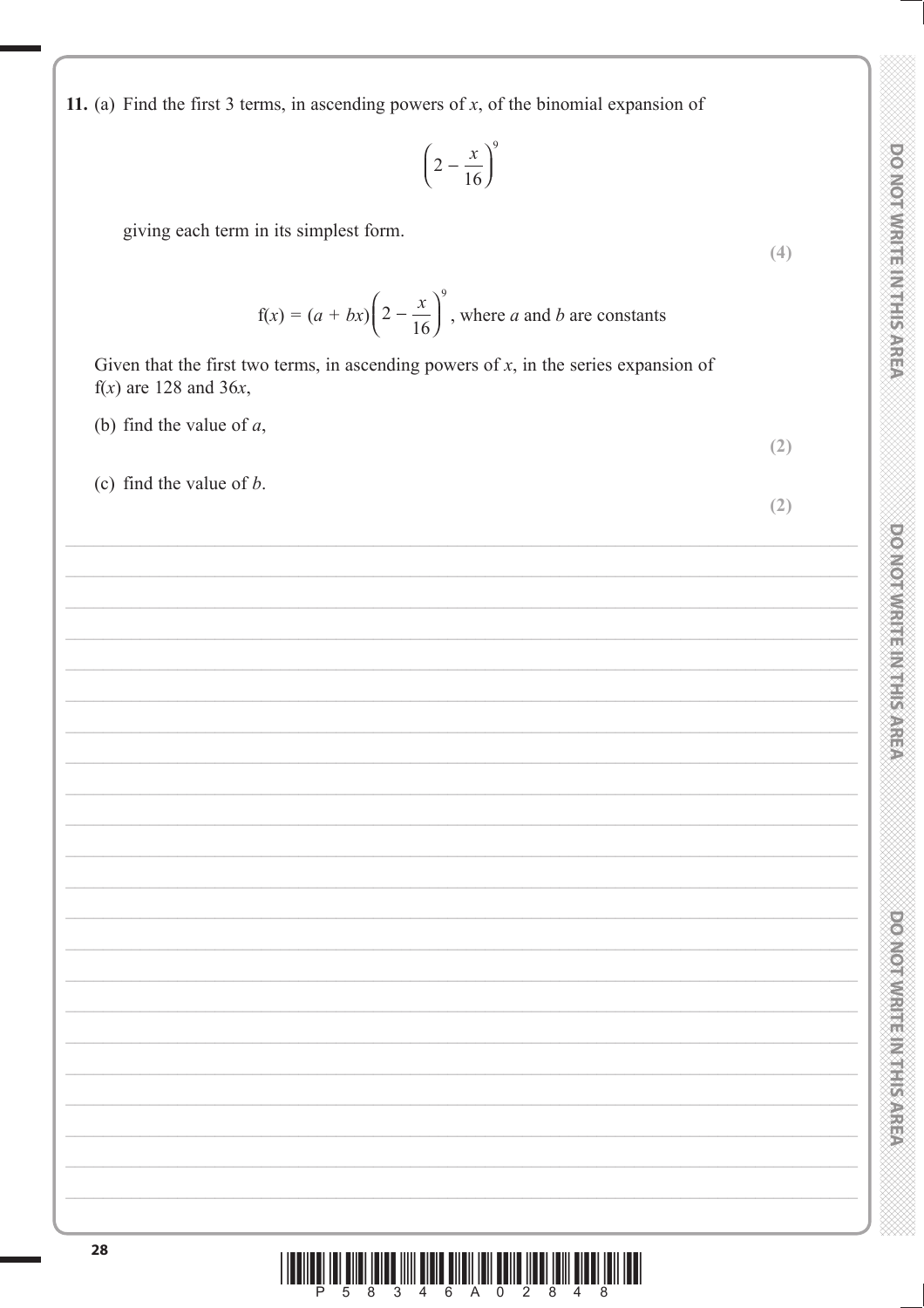|                                            | Question 11 continued |
|--------------------------------------------|-----------------------|
|                                            |                       |
|                                            |                       |
| <b>DO NOTWEITEN THIS AREA</b>              |                       |
|                                            |                       |
|                                            |                       |
|                                            |                       |
|                                            |                       |
|                                            |                       |
|                                            |                       |
|                                            |                       |
|                                            |                       |
|                                            |                       |
|                                            |                       |
|                                            |                       |
|                                            |                       |
|                                            |                       |
|                                            |                       |
|                                            |                       |
|                                            |                       |
|                                            |                       |
|                                            |                       |
|                                            |                       |
|                                            |                       |
|                                            |                       |
|                                            |                       |
|                                            |                       |
| <b>ROMOBIAL PROVIDED</b>                   |                       |
|                                            |                       |
|                                            |                       |
|                                            |                       |
|                                            |                       |
|                                            |                       |
|                                            |                       |
|                                            |                       |
|                                            |                       |
|                                            |                       |
|                                            |                       |
|                                            |                       |
|                                            |                       |
|                                            |                       |
|                                            |                       |
|                                            |                       |
|                                            |                       |
|                                            |                       |
|                                            |                       |
|                                            |                       |
|                                            |                       |
|                                            |                       |
|                                            |                       |
|                                            |                       |
| <b>MORE CARD IN THE REPORT OF A REPORT</b> |                       |
|                                            |                       |
|                                            |                       |

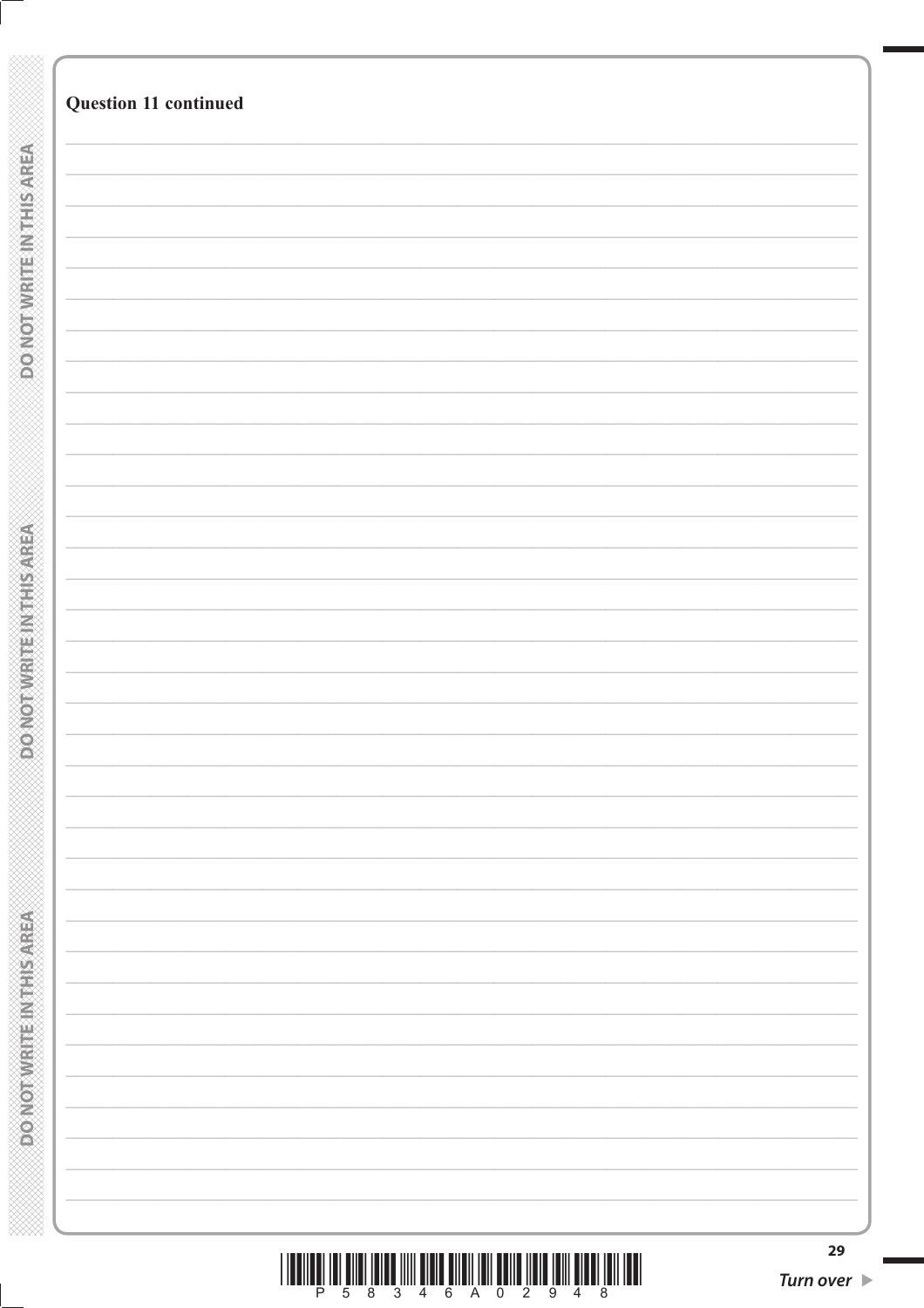| Question 11 continued |  |  |                                  |
|-----------------------|--|--|----------------------------------|
|                       |  |  |                                  |
|                       |  |  | <b>DO NOT WIRTFEIN THIS AREA</b> |
|                       |  |  |                                  |
|                       |  |  |                                  |
|                       |  |  |                                  |
|                       |  |  |                                  |
|                       |  |  |                                  |
|                       |  |  |                                  |
|                       |  |  |                                  |
|                       |  |  |                                  |
|                       |  |  |                                  |
|                       |  |  |                                  |
|                       |  |  |                                  |
|                       |  |  |                                  |
|                       |  |  |                                  |
|                       |  |  | <b>DOMORATION FERRIT SWEE</b>    |
|                       |  |  |                                  |
|                       |  |  |                                  |
|                       |  |  |                                  |
|                       |  |  |                                  |
|                       |  |  |                                  |
|                       |  |  |                                  |
|                       |  |  |                                  |
|                       |  |  |                                  |
|                       |  |  |                                  |
|                       |  |  |                                  |
|                       |  |  |                                  |
|                       |  |  |                                  |
|                       |  |  |                                  |
|                       |  |  |                                  |
|                       |  |  | <b>DONOINING INSTITUTION</b>     |
|                       |  |  |                                  |
|                       |  |  |                                  |
|                       |  |  |                                  |
| 30                    |  |  |                                  |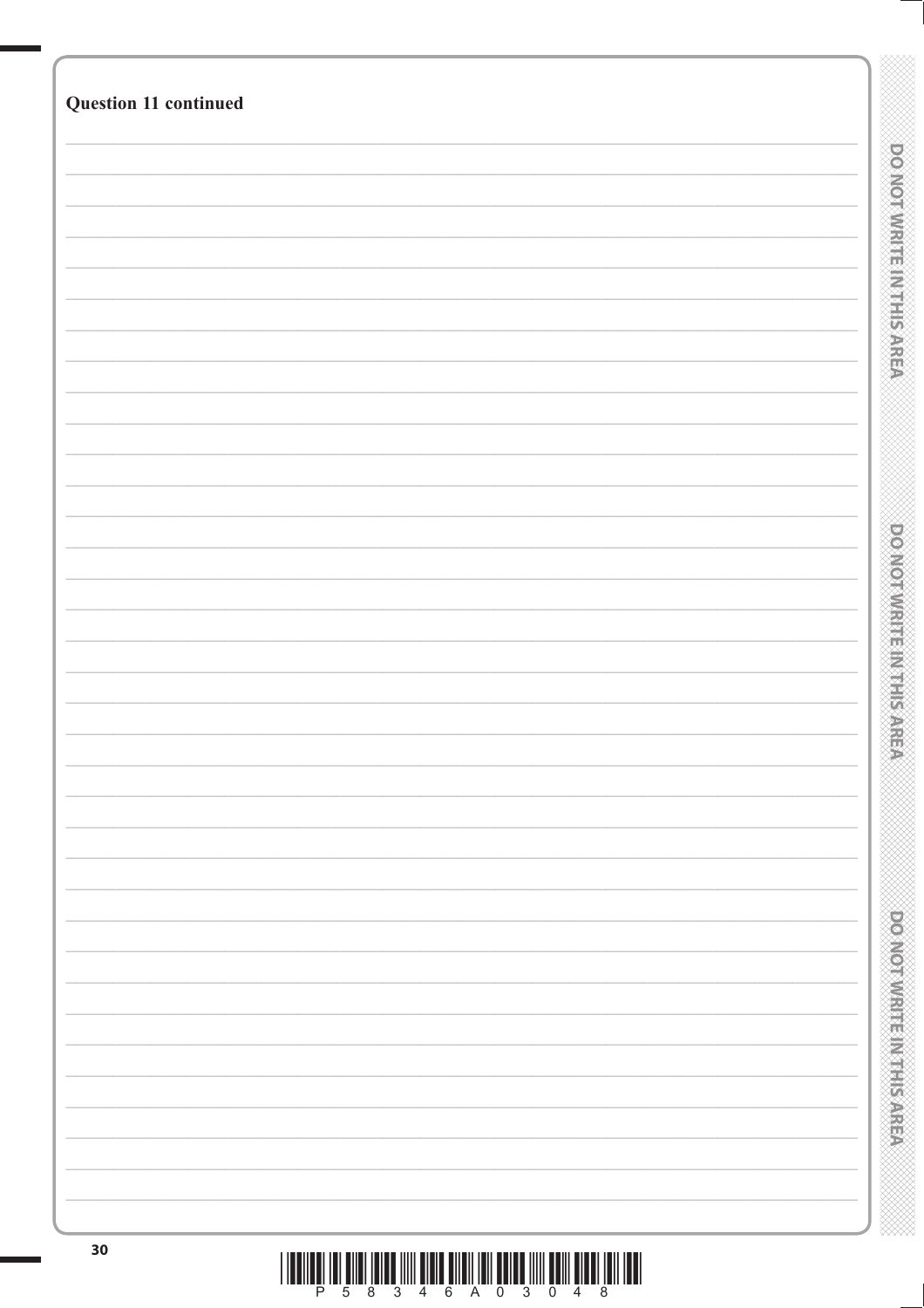|                              | Question 11 continued              |
|------------------------------|------------------------------------|
| <b>DONOTWRITEINTHIS AREA</b> |                                    |
|                              |                                    |
|                              |                                    |
|                              |                                    |
|                              |                                    |
|                              |                                    |
|                              |                                    |
|                              |                                    |
|                              |                                    |
|                              |                                    |
|                              |                                    |
|                              |                                    |
|                              |                                    |
|                              |                                    |
|                              |                                    |
|                              |                                    |
|                              |                                    |
|                              |                                    |
|                              |                                    |
|                              |                                    |
|                              |                                    |
|                              |                                    |
|                              |                                    |
|                              |                                    |
|                              |                                    |
|                              |                                    |
|                              |                                    |
|                              |                                    |
|                              |                                    |
|                              |                                    |
|                              |                                    |
|                              |                                    |
|                              |                                    |
|                              |                                    |
|                              | (Total for Question 11 is 8 marks) |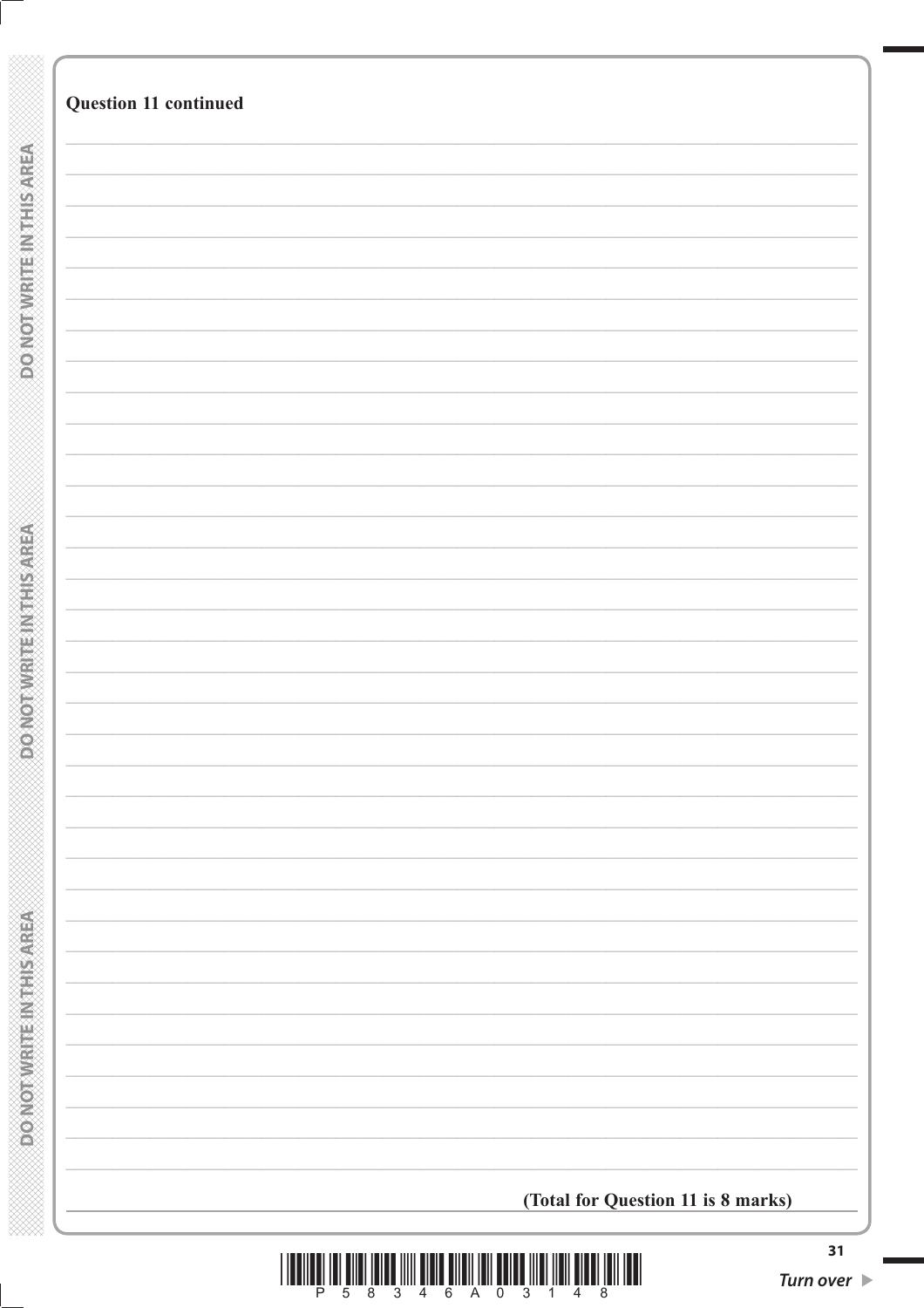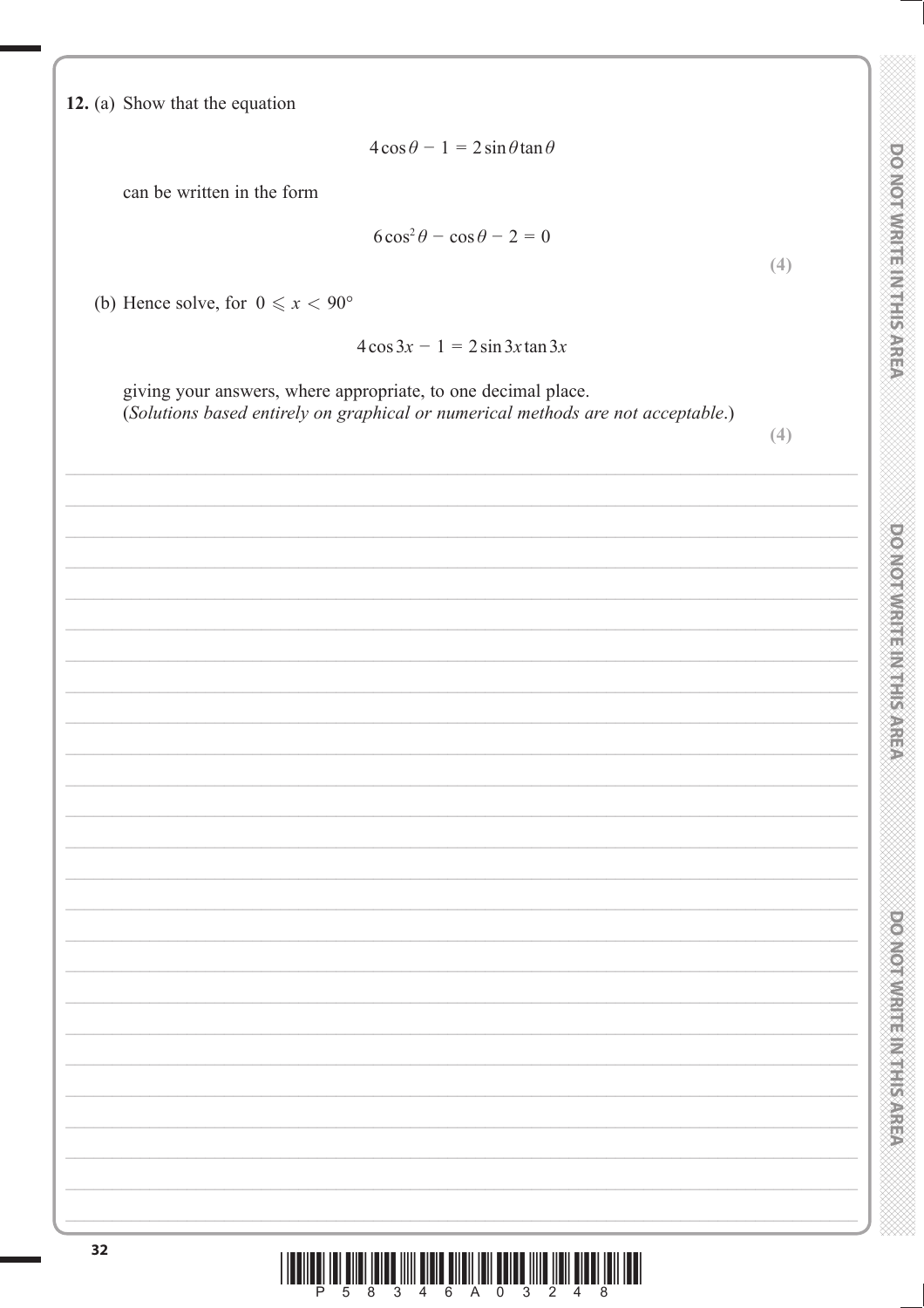| Question 12 continued |
|-----------------------|
|                       |
|                       |
|                       |
|                       |
|                       |
|                       |
|                       |
|                       |
|                       |
|                       |
|                       |
|                       |
|                       |
|                       |
|                       |
|                       |
|                       |
|                       |
|                       |
|                       |
|                       |
|                       |
|                       |
|                       |
|                       |
|                       |
|                       |
|                       |
|                       |
|                       |
|                       |
|                       |
|                       |
|                       |
|                       |
|                       |
|                       |
|                       |
|                       |
|                       |
|                       |
|                       |
|                       |
|                       |
|                       |
|                       |
|                       |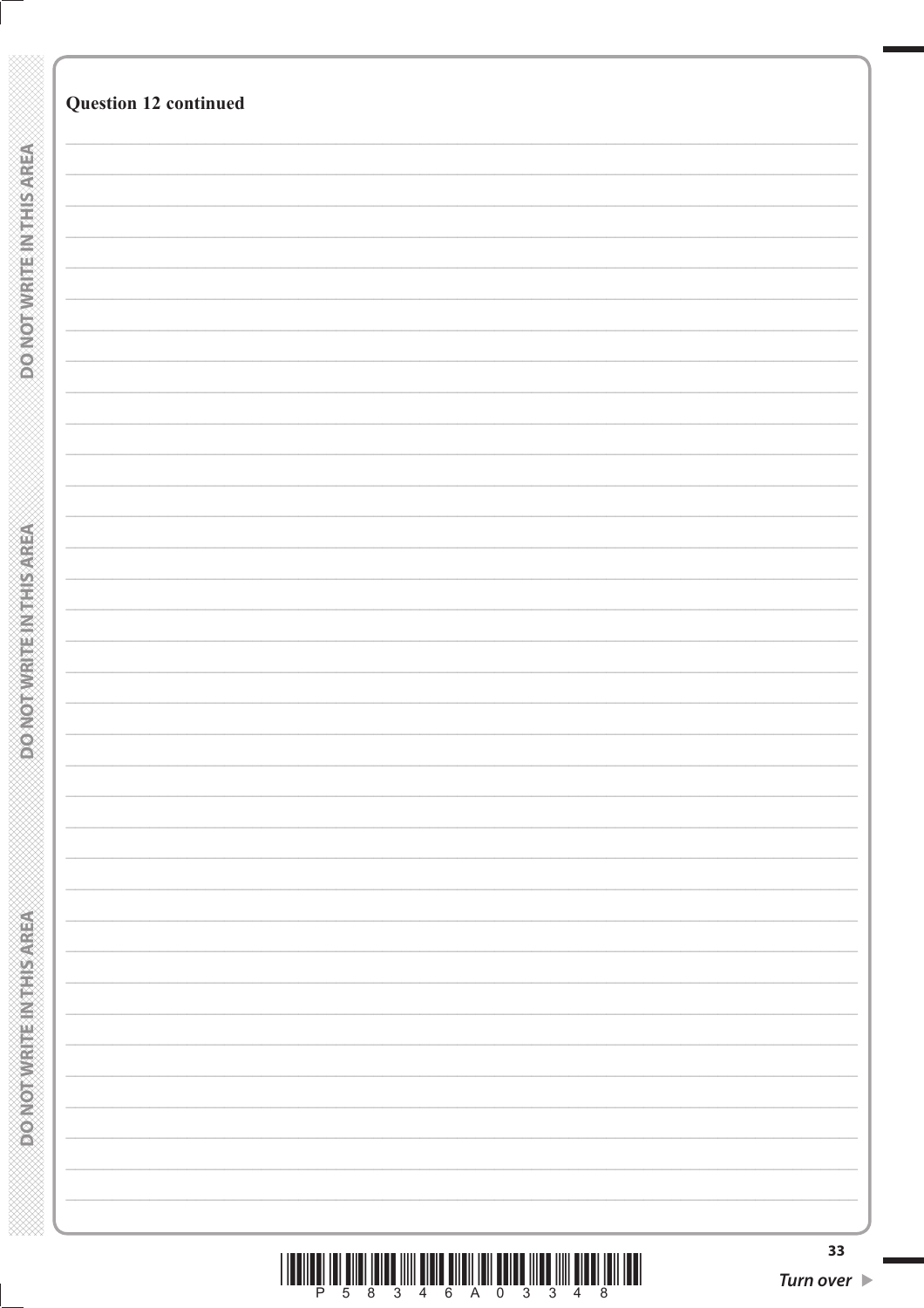| Question 12 continued |                                  |
|-----------------------|----------------------------------|
|                       |                                  |
|                       |                                  |
|                       | <b>DO NOT WIRTFEIN THIS AREA</b> |
|                       |                                  |
|                       |                                  |
|                       |                                  |
|                       |                                  |
|                       |                                  |
|                       |                                  |
|                       |                                  |
|                       |                                  |
|                       |                                  |
|                       |                                  |
|                       |                                  |
|                       |                                  |
|                       |                                  |
|                       |                                  |
|                       |                                  |
|                       |                                  |
|                       |                                  |
|                       |                                  |
|                       | <b>DOMORRITHMENT PARE</b>        |
|                       |                                  |
|                       |                                  |
|                       |                                  |
|                       |                                  |
|                       |                                  |
|                       |                                  |
|                       |                                  |
|                       |                                  |
|                       |                                  |
|                       |                                  |
|                       |                                  |
|                       |                                  |
|                       |                                  |
|                       |                                  |
|                       |                                  |
|                       |                                  |
|                       |                                  |
|                       |                                  |
|                       |                                  |
|                       | <b>DONOTHING ENGINEERS</b>       |
|                       |                                  |
|                       |                                  |
|                       |                                  |
|                       |                                  |
|                       |                                  |
|                       |                                  |
|                       |                                  |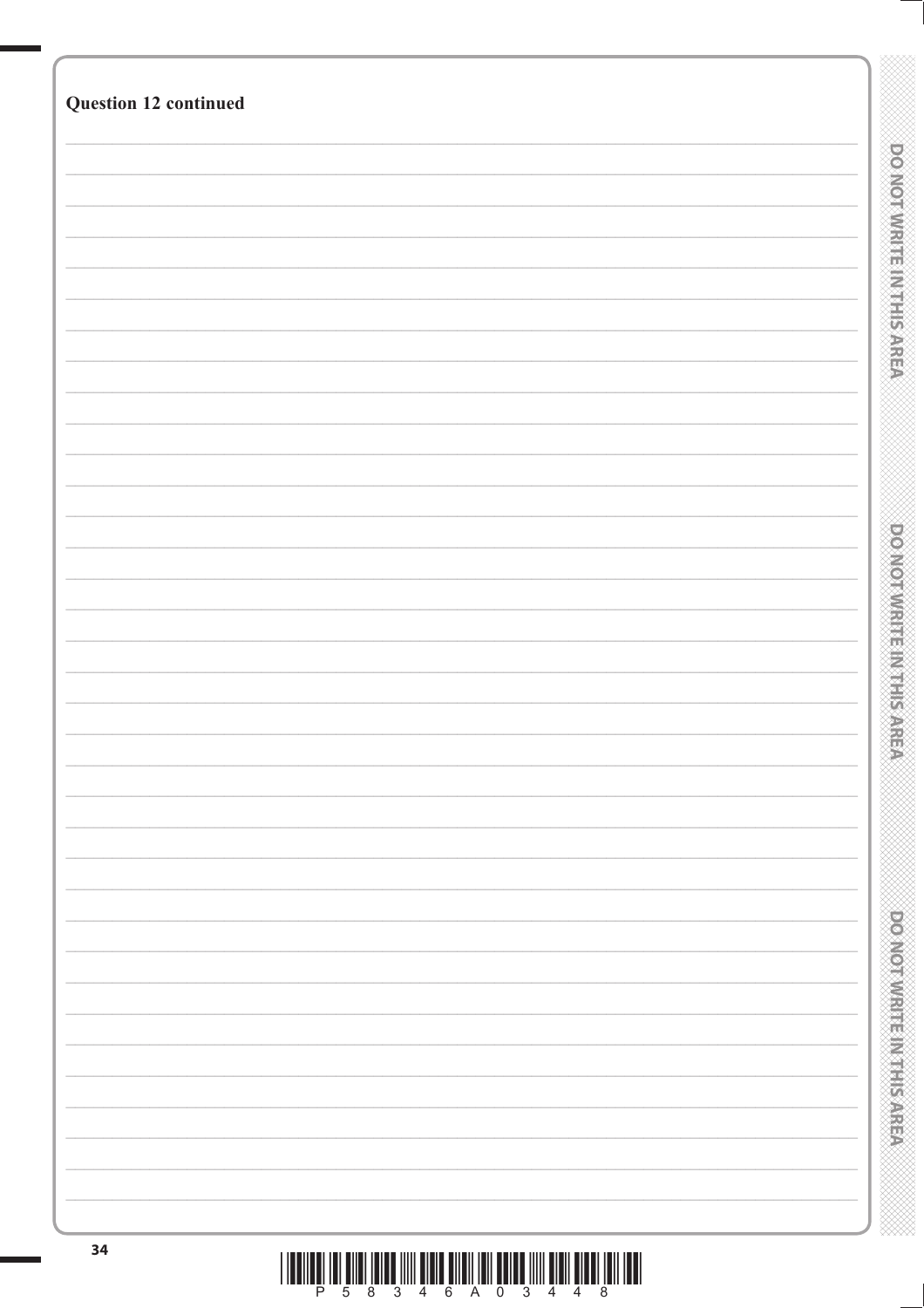|  | (Total for Question 12 is 8 marks) |  |
|--|------------------------------------|--|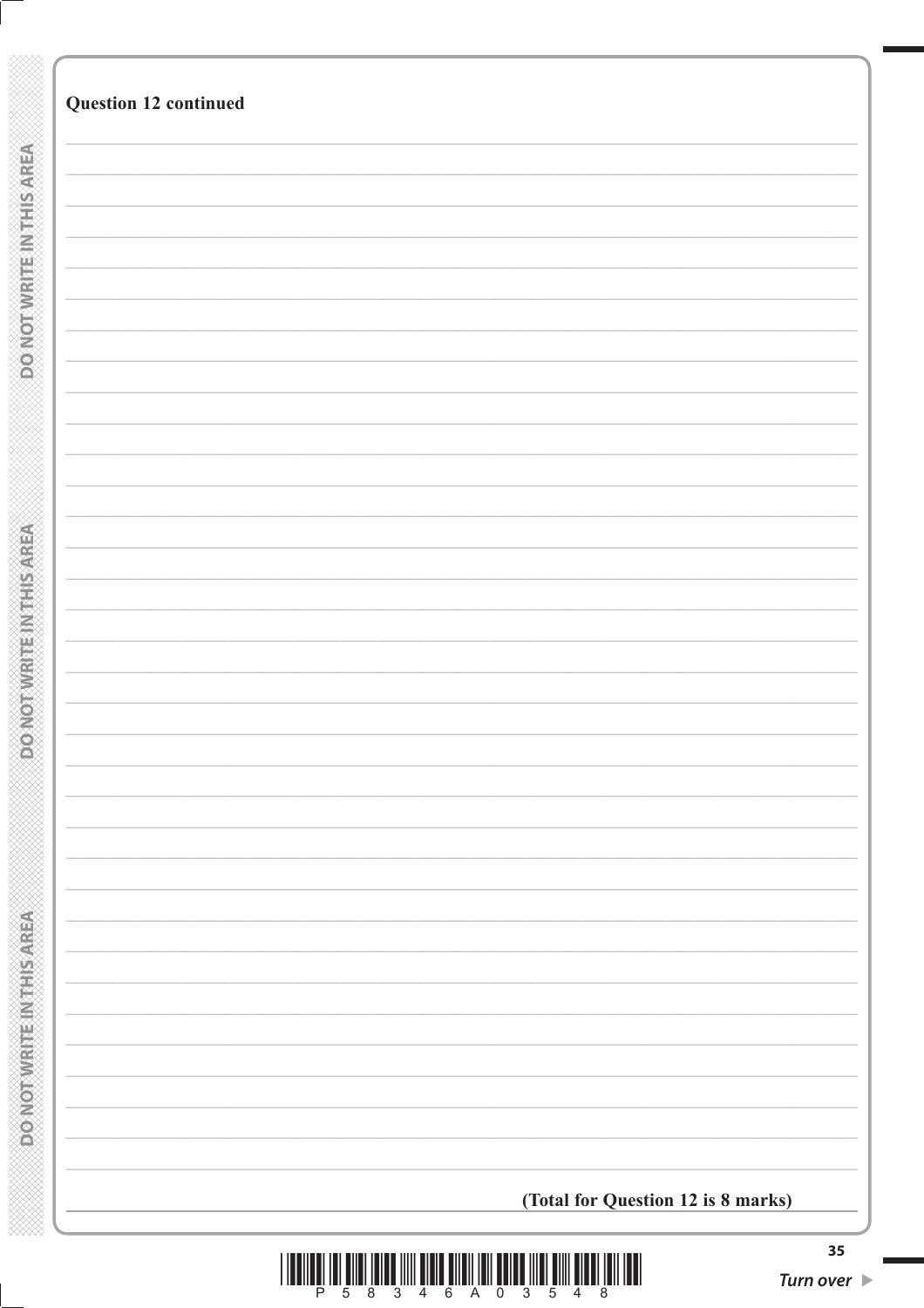

**Figure 3**

The value of a rare painting, £V, is modelled by the equation  $V = pq<sup>t</sup>$ , where p and q are constants and *t* is the number of years since the value of the painting was first recorded on 1st January 1980.

The line *l* shown in Figure 3 illustrates the linear relationship between *t* and  $\log_{10}V$  since 1st January 1980.

The equation of line *l* is  $\log_{10} V = 0.05t + 4.8$ 

(a) Find, to 4 significant figures, the value of *p* and the value of *q*.

(b) With reference to the model interpret

- (i) the value of the constant *p*,
- (ii) the value of the constant *q*.
- (c) Find the value of the painting, as predicted by the model, on 1st January 2010, giving your answer to the nearest hundred thousand pounds.

**(2)**

**(2)**

**(4)**

**<sup>36</sup>** \*P58346A03648\*

**13.**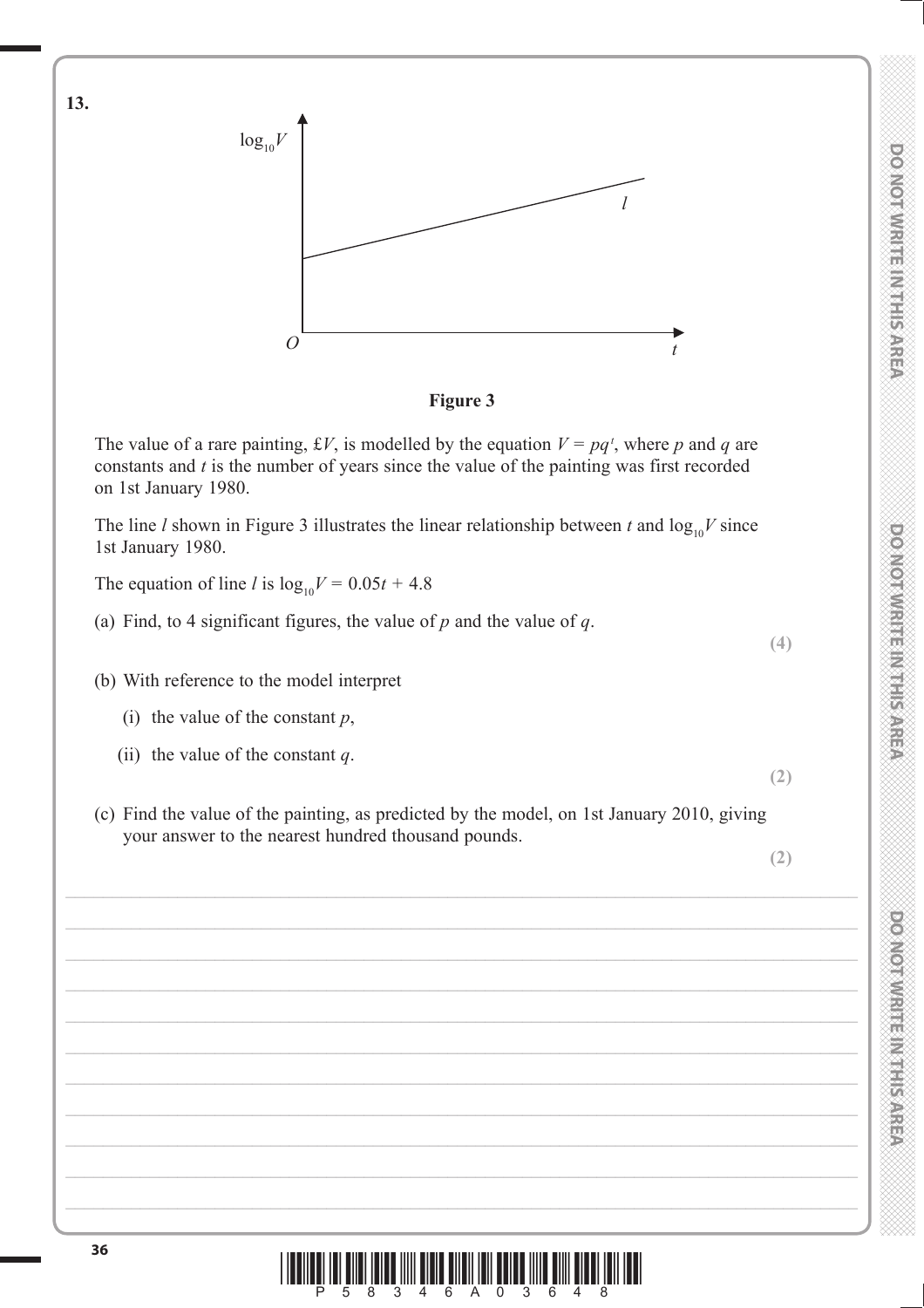|                                          | Question 13 continued |  |
|------------------------------------------|-----------------------|--|
|                                          |                       |  |
| <b>DO NOTWEITEN THIS AREA</b>            |                       |  |
|                                          |                       |  |
|                                          |                       |  |
|                                          |                       |  |
|                                          |                       |  |
|                                          |                       |  |
|                                          |                       |  |
|                                          |                       |  |
|                                          |                       |  |
|                                          |                       |  |
|                                          |                       |  |
|                                          |                       |  |
| <b>ROMOBIAL PROVIDED</b>                 |                       |  |
|                                          |                       |  |
|                                          |                       |  |
|                                          |                       |  |
|                                          |                       |  |
|                                          |                       |  |
|                                          |                       |  |
|                                          |                       |  |
|                                          |                       |  |
|                                          |                       |  |
|                                          |                       |  |
|                                          |                       |  |
| <b>Market Market Elizabeth Residence</b> |                       |  |
|                                          |                       |  |
|                                          |                       |  |
|                                          |                       |  |
|                                          |                       |  |
|                                          |                       |  |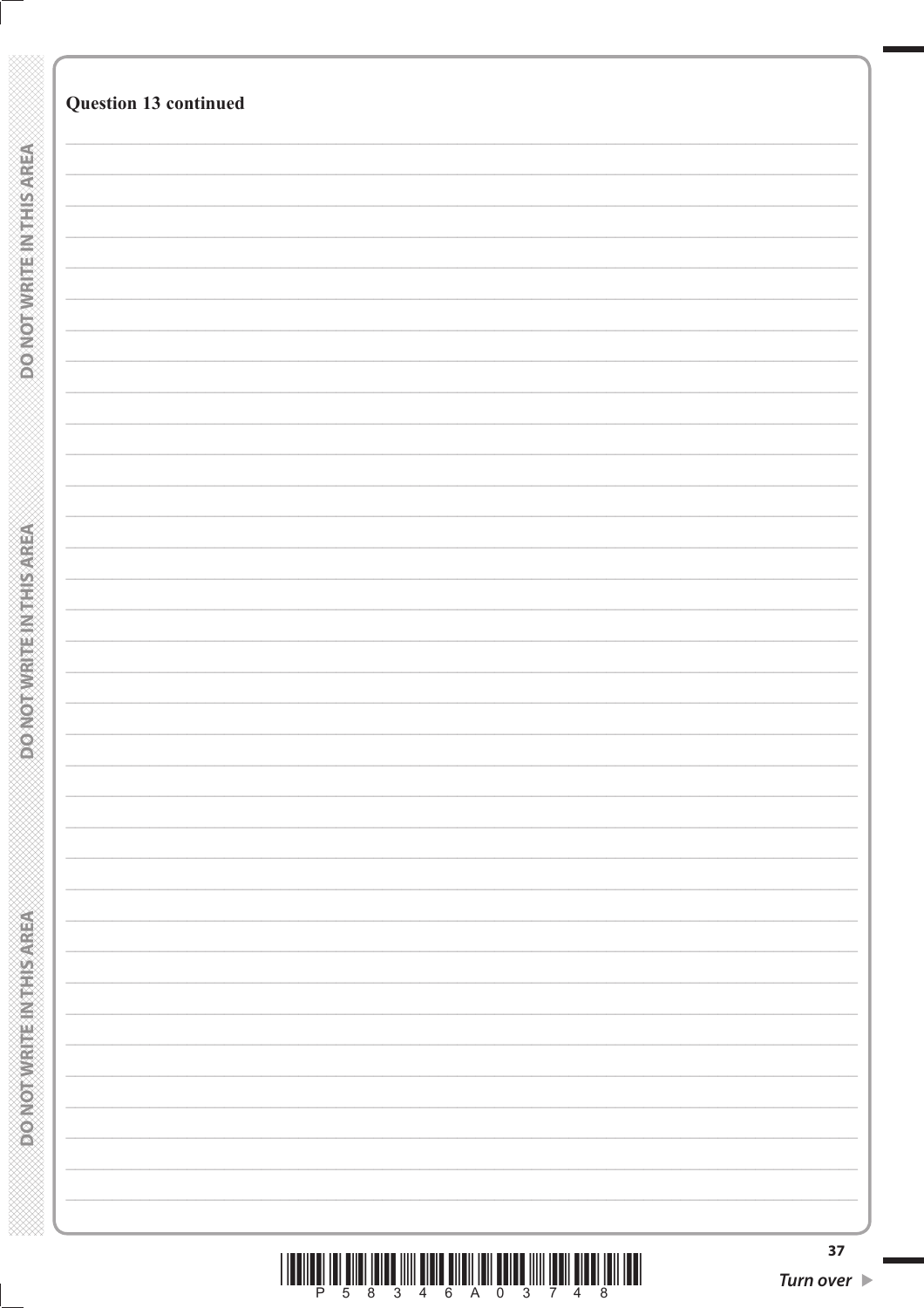| Question 13 continued |                                  |
|-----------------------|----------------------------------|
|                       |                                  |
|                       |                                  |
|                       |                                  |
|                       | <b>DO NOT WIRTFEIN THIS AREA</b> |
|                       |                                  |
|                       |                                  |
|                       |                                  |
|                       |                                  |
|                       |                                  |
|                       |                                  |
|                       |                                  |
|                       |                                  |
|                       |                                  |
|                       |                                  |
|                       |                                  |
|                       |                                  |
|                       |                                  |
|                       |                                  |
|                       |                                  |
|                       |                                  |
|                       |                                  |
|                       | <b>DOMORRITHMENT PARE</b>        |
|                       |                                  |
|                       |                                  |
|                       |                                  |
|                       |                                  |
|                       |                                  |
|                       |                                  |
|                       |                                  |
|                       |                                  |
|                       |                                  |
|                       |                                  |
|                       |                                  |
|                       |                                  |
|                       |                                  |
|                       |                                  |
|                       |                                  |
|                       |                                  |
|                       |                                  |
|                       | power with the Markey AREA       |
|                       |                                  |
|                       |                                  |
|                       |                                  |
|                       |                                  |
|                       |                                  |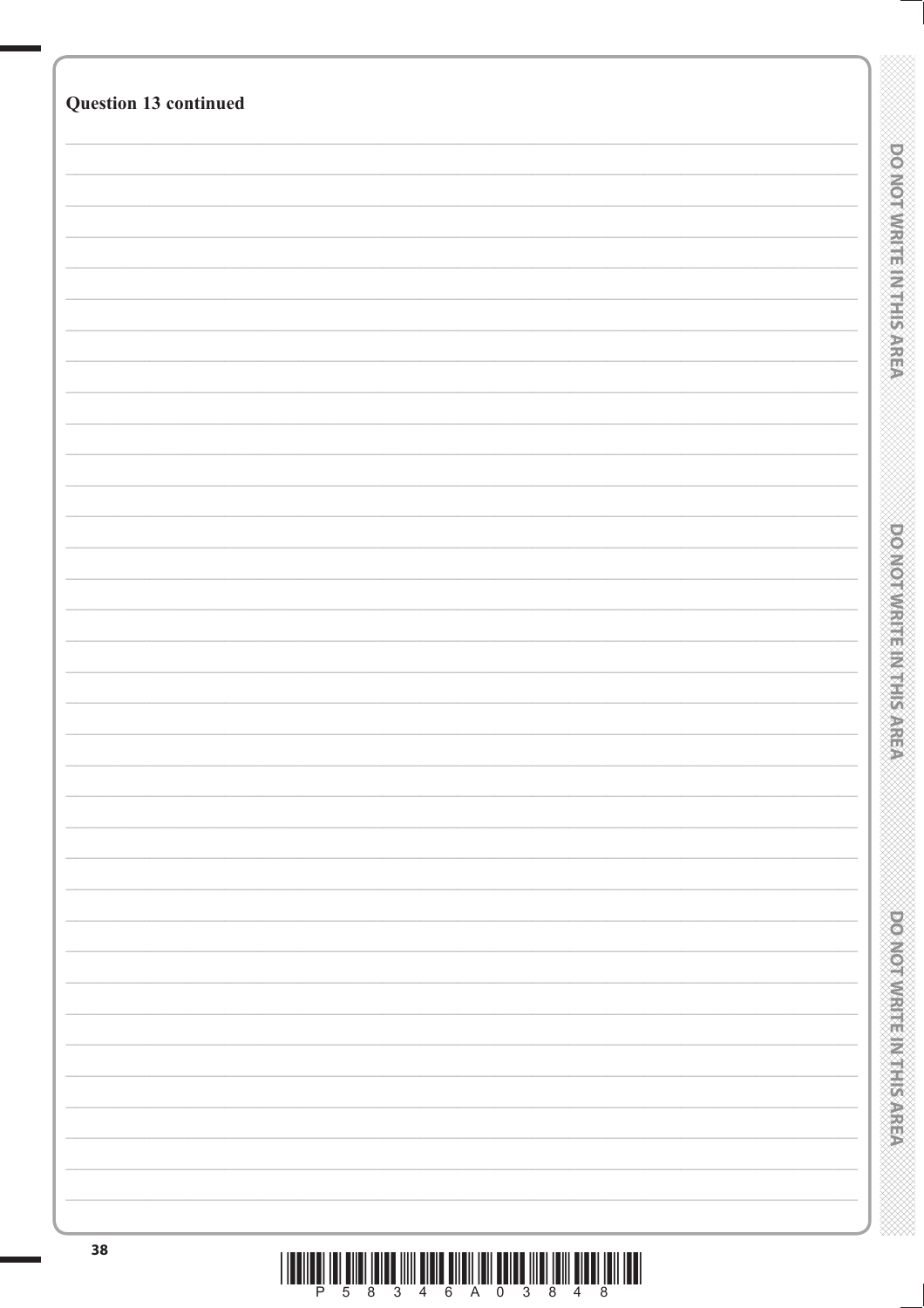| Question 13 continued              |
|------------------------------------|
|                                    |
|                                    |
|                                    |
|                                    |
|                                    |
|                                    |
|                                    |
|                                    |
|                                    |
|                                    |
|                                    |
|                                    |
|                                    |
|                                    |
|                                    |
|                                    |
|                                    |
|                                    |
|                                    |
|                                    |
|                                    |
|                                    |
|                                    |
|                                    |
|                                    |
|                                    |
|                                    |
|                                    |
|                                    |
| (Total for Question 13 is 8 marks) |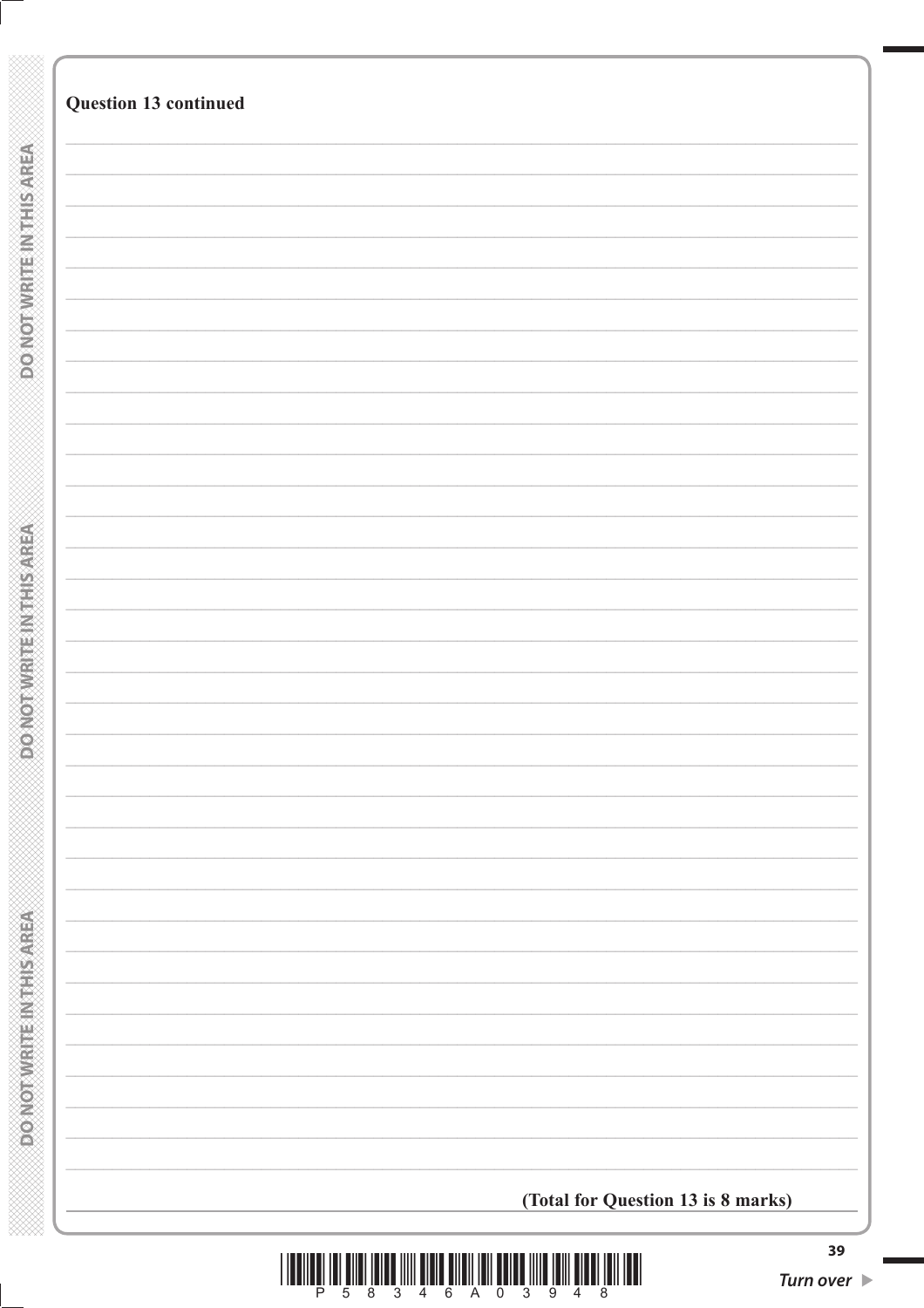DO NOTWRITEINTHIS AREA

powerware management

**DOMORATION CONTROL** 

14. The circle  $C$  has equation

$$
x^2 + y^2 - 6x + 10y + 9 = 0
$$

 $(a)$  Find

- (i) the coordinates of the centre of  $C$
- (ii) the radius of  $C$

 $(3)$ 

The line with equation  $y = kx$ , where k is a constant, cuts C at two distinct points.

(b) Find the range of values for  $k$ .

 $(6)$ 

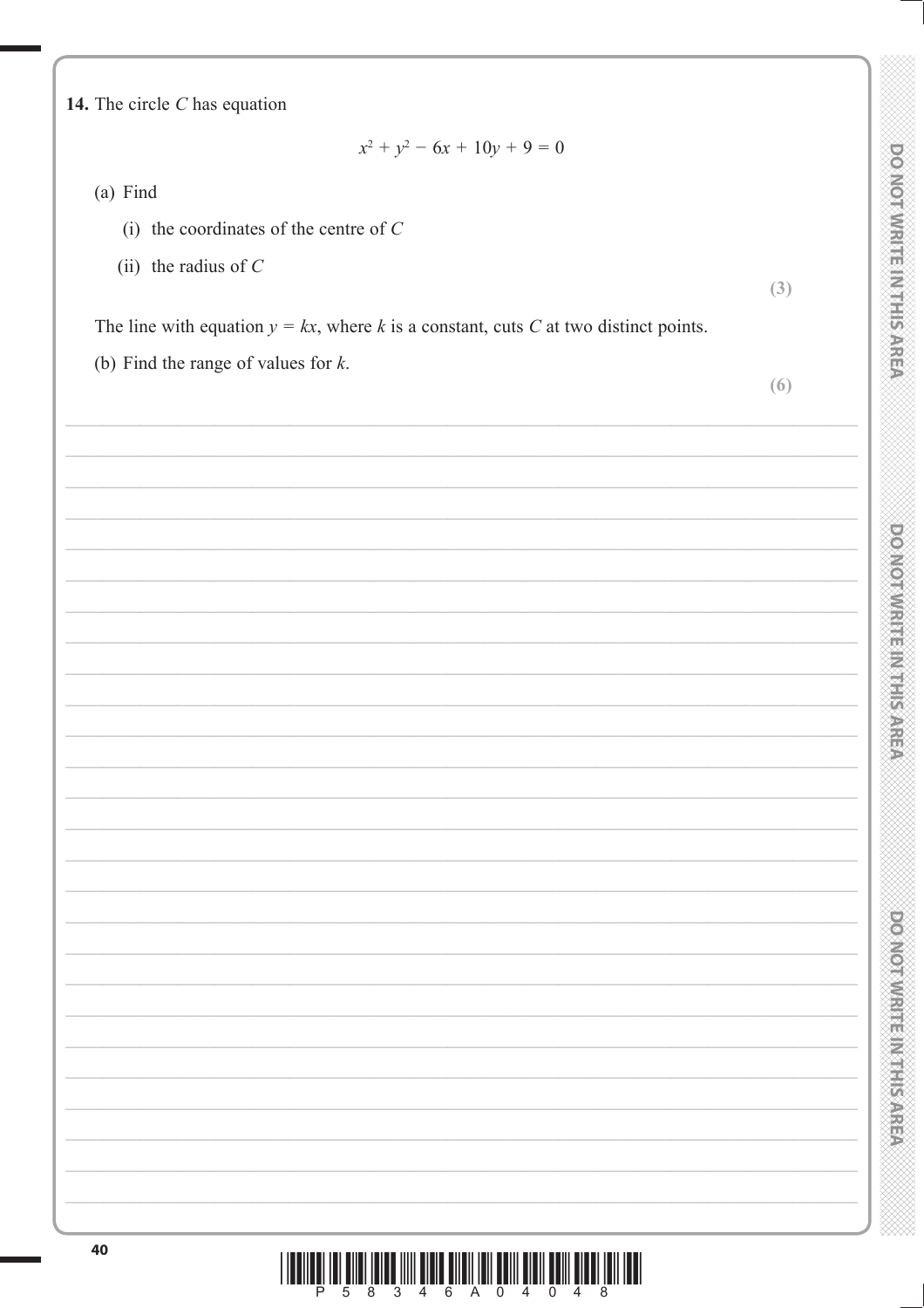| <b>Question 14 continued</b> |  |
|------------------------------|--|
|                              |  |
|                              |  |
|                              |  |
|                              |  |
|                              |  |
|                              |  |
|                              |  |
|                              |  |
|                              |  |
|                              |  |
|                              |  |
|                              |  |
|                              |  |
|                              |  |
|                              |  |
|                              |  |
|                              |  |
|                              |  |
|                              |  |
|                              |  |
|                              |  |
|                              |  |
|                              |  |
|                              |  |
|                              |  |
|                              |  |
|                              |  |
|                              |  |
|                              |  |
|                              |  |

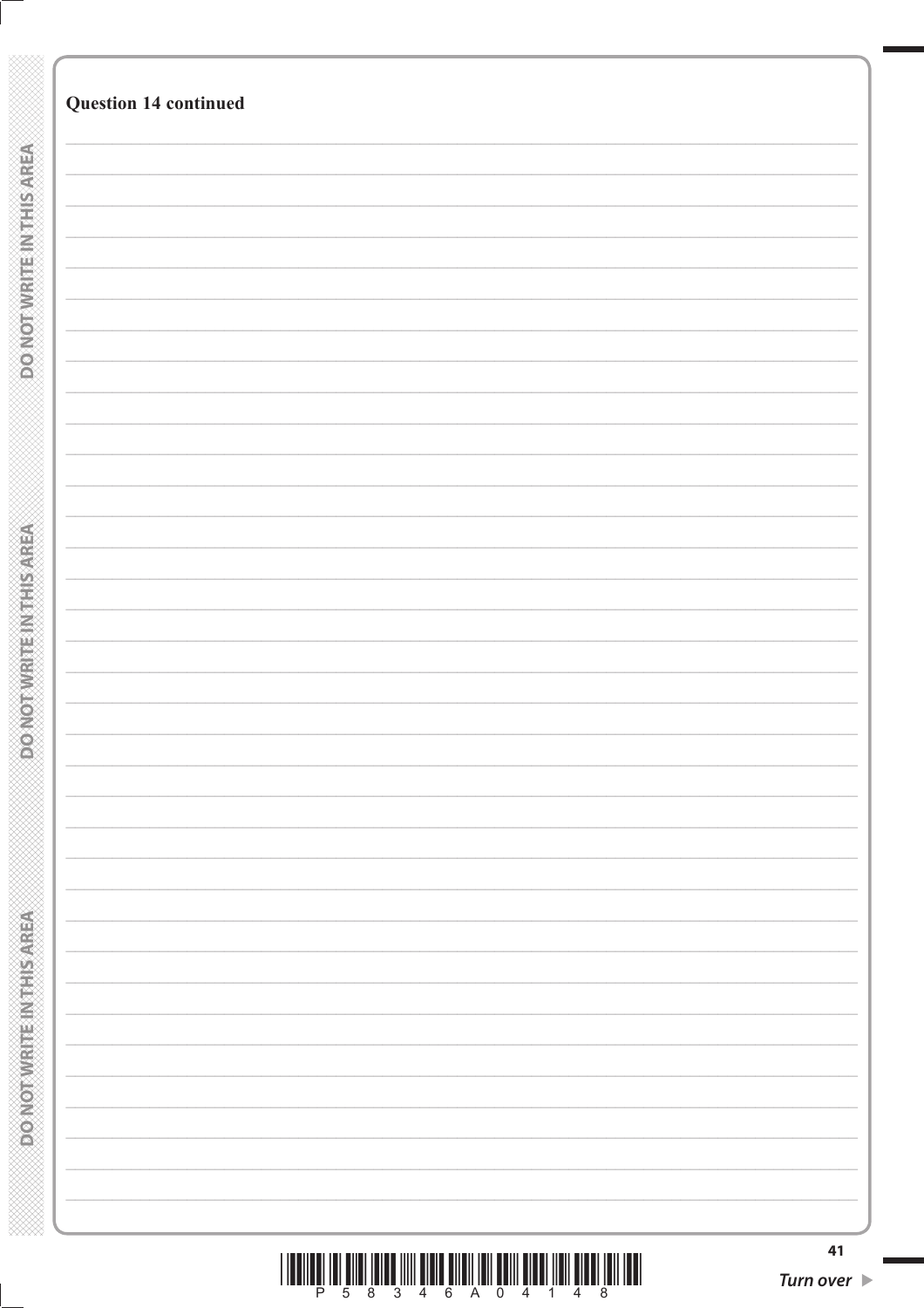| <b>Question 14 continued</b> |                                   |
|------------------------------|-----------------------------------|
|                              |                                   |
|                              | <b>DO NOTWRITEIN HIS AREA</b>     |
|                              |                                   |
|                              |                                   |
|                              |                                   |
|                              |                                   |
|                              |                                   |
|                              |                                   |
|                              |                                   |
|                              |                                   |
|                              |                                   |
|                              |                                   |
|                              |                                   |
|                              |                                   |
|                              | <b>PONDERN MENTIONS CONSTRUCT</b> |
|                              |                                   |
|                              |                                   |
|                              |                                   |
|                              |                                   |
|                              |                                   |
|                              |                                   |
|                              |                                   |
|                              |                                   |
|                              |                                   |
|                              |                                   |
|                              |                                   |
|                              |                                   |
|                              |                                   |
|                              | <b>DONOMIAL IN STREET</b>         |
|                              |                                   |
|                              |                                   |
|                              |                                   |
| 42                           |                                   |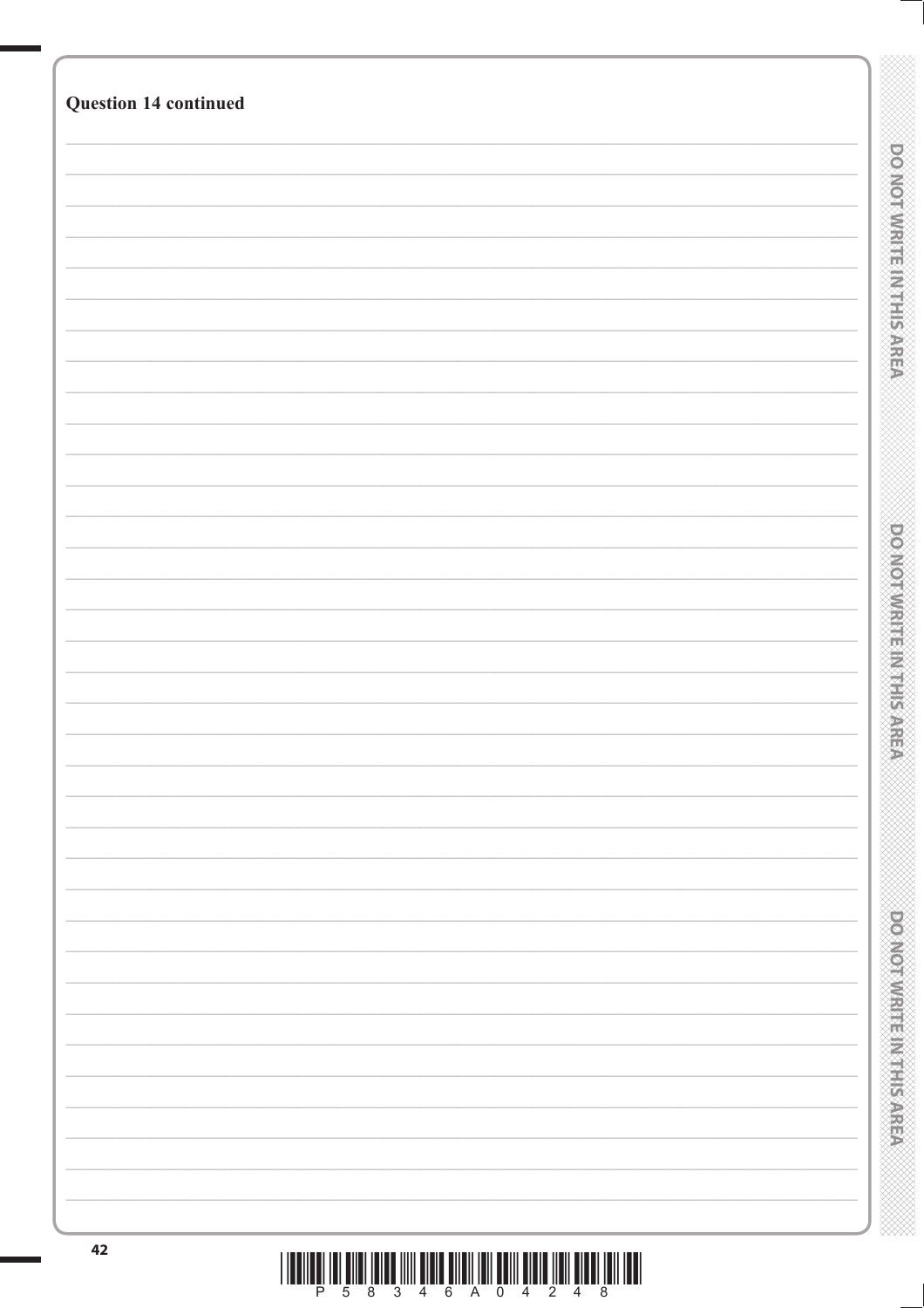| <b>Question 14 continued</b>       |
|------------------------------------|
|                                    |
|                                    |
|                                    |
|                                    |
|                                    |
|                                    |
|                                    |
|                                    |
|                                    |
|                                    |
|                                    |
|                                    |
|                                    |
|                                    |
|                                    |
|                                    |
|                                    |
|                                    |
|                                    |
|                                    |
|                                    |
|                                    |
|                                    |
|                                    |
|                                    |
|                                    |
|                                    |
|                                    |
|                                    |
|                                    |
|                                    |
|                                    |
|                                    |
|                                    |
|                                    |
|                                    |
|                                    |
|                                    |
|                                    |
|                                    |
|                                    |
|                                    |
|                                    |
|                                    |
|                                    |
|                                    |
|                                    |
|                                    |
|                                    |
|                                    |
|                                    |
| (Total for Question 14 is 9 marks) |
|                                    |



§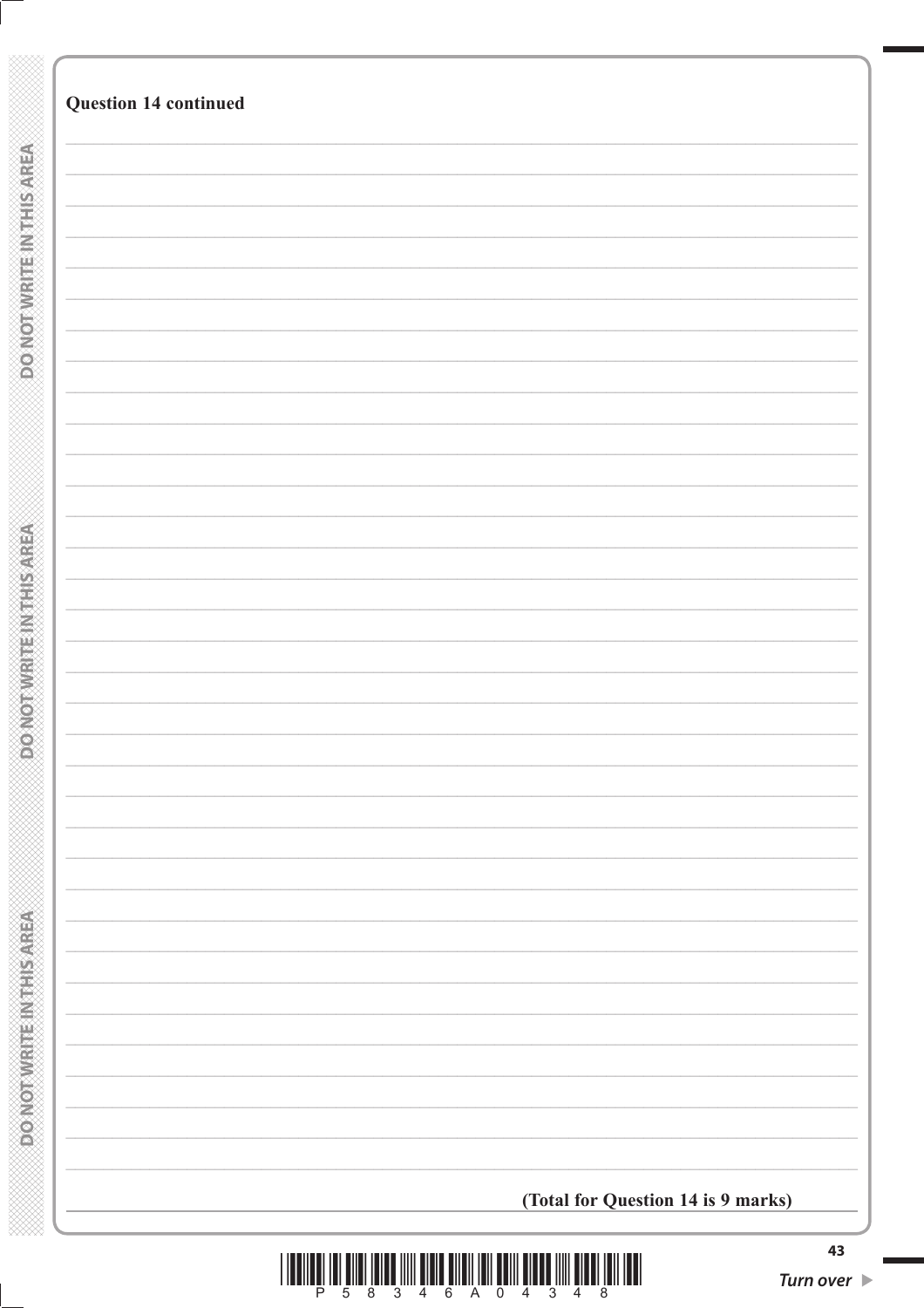

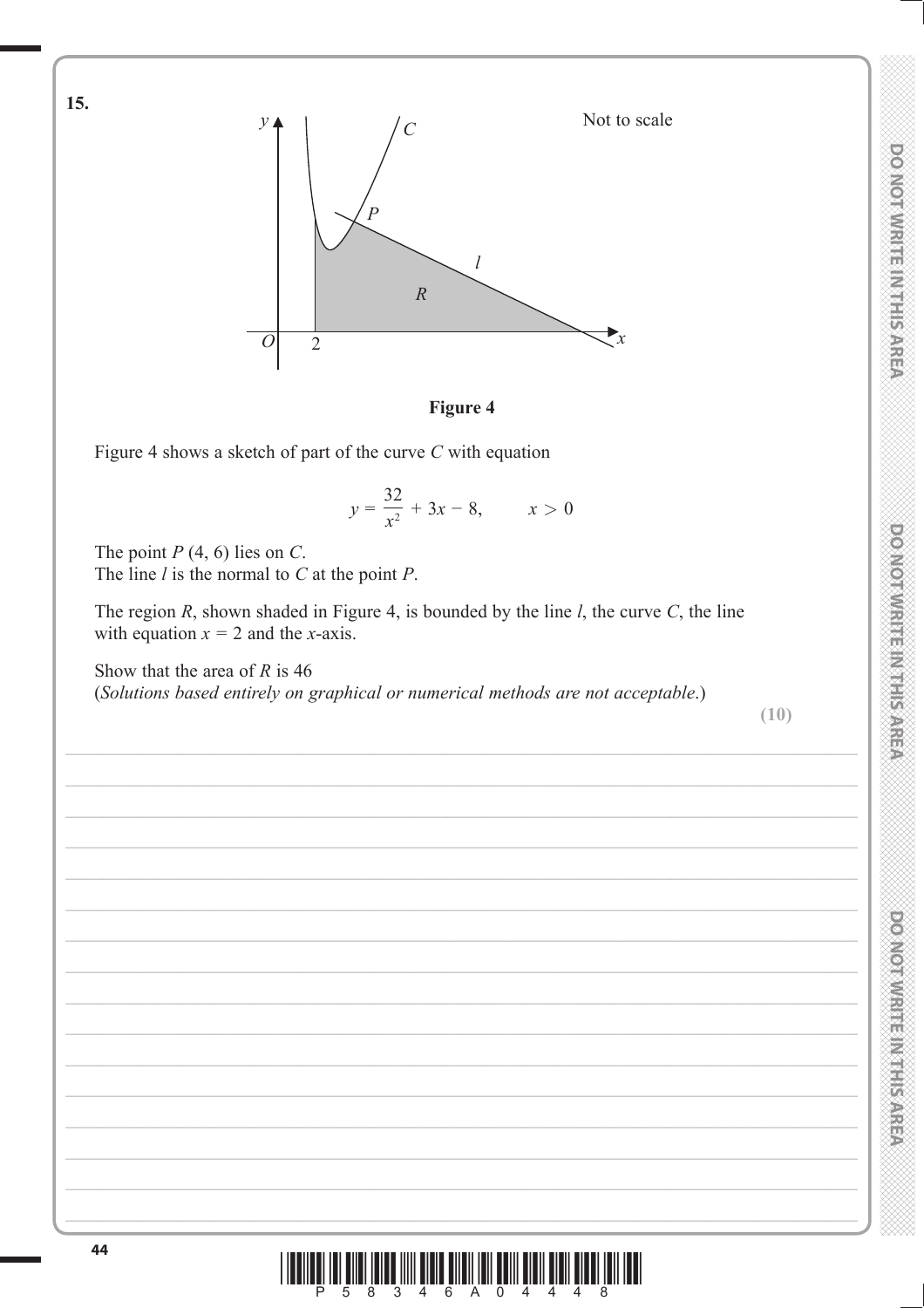| Question 15 continued |  |  |
|-----------------------|--|--|
|                       |  |  |
|                       |  |  |
|                       |  |  |
|                       |  |  |
|                       |  |  |
|                       |  |  |
|                       |  |  |
|                       |  |  |
|                       |  |  |
|                       |  |  |
|                       |  |  |
|                       |  |  |
|                       |  |  |
|                       |  |  |
|                       |  |  |
|                       |  |  |
|                       |  |  |
|                       |  |  |
|                       |  |  |
|                       |  |  |
|                       |  |  |
|                       |  |  |
|                       |  |  |
|                       |  |  |
|                       |  |  |
|                       |  |  |
|                       |  |  |
|                       |  |  |
|                       |  |  |
|                       |  |  |
|                       |  |  |
|                       |  |  |
|                       |  |  |
|                       |  |  |
|                       |  |  |
|                       |  |  |
|                       |  |  |
|                       |  |  |
|                       |  |  |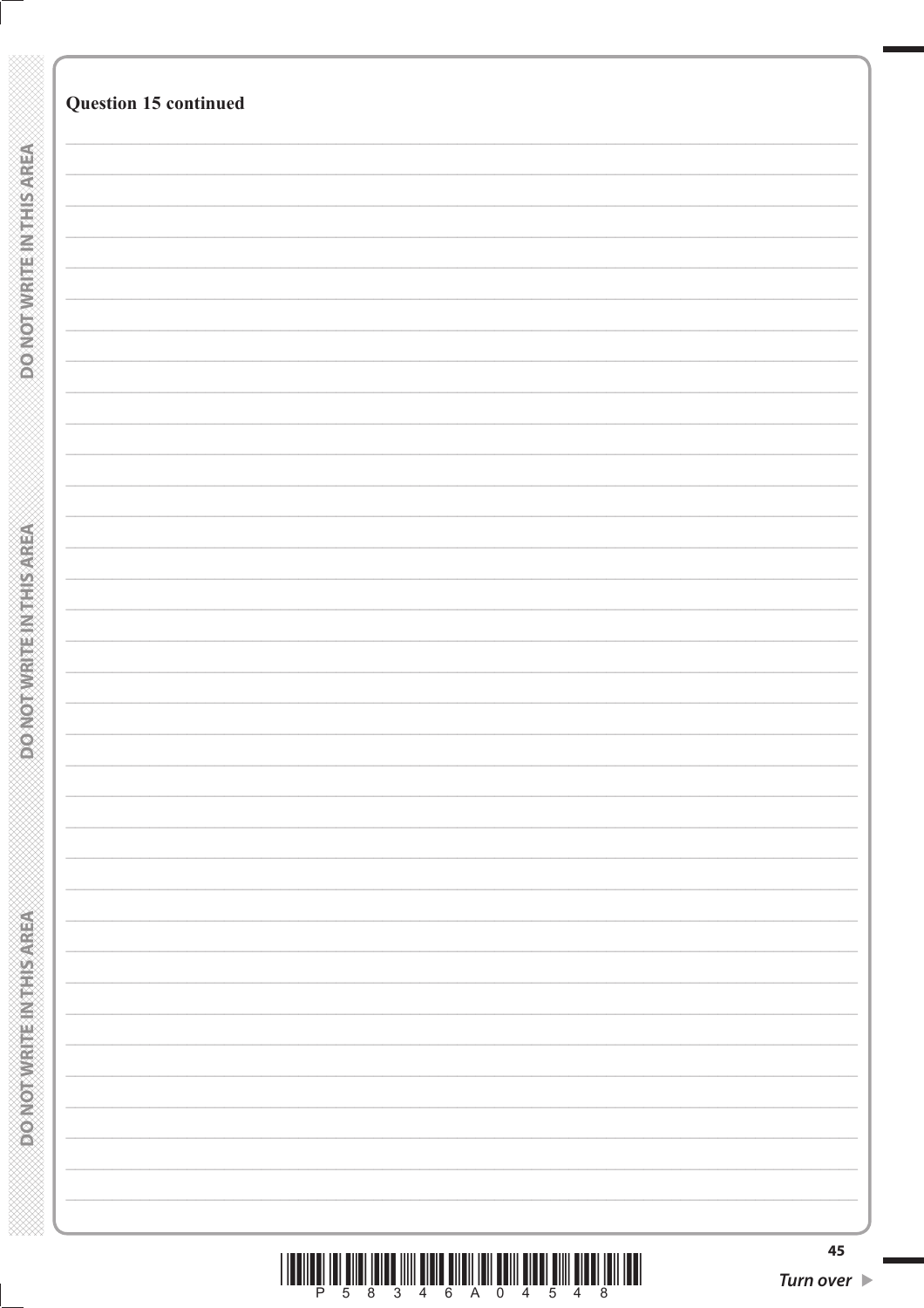| Question 15 continued |  |                                  |
|-----------------------|--|----------------------------------|
|                       |  |                                  |
|                       |  |                                  |
|                       |  | <b>DO NOT WIRTFEIN THIS AREA</b> |
|                       |  |                                  |
|                       |  |                                  |
|                       |  |                                  |
|                       |  |                                  |
|                       |  |                                  |
|                       |  |                                  |
|                       |  |                                  |
|                       |  |                                  |
|                       |  |                                  |
|                       |  |                                  |
|                       |  |                                  |
|                       |  |                                  |
|                       |  |                                  |
|                       |  |                                  |
|                       |  |                                  |
|                       |  |                                  |
|                       |  |                                  |
|                       |  | <b>DOMORRITHMENT PARE</b>        |
|                       |  |                                  |
|                       |  |                                  |
|                       |  |                                  |
|                       |  |                                  |
|                       |  |                                  |
|                       |  |                                  |
|                       |  |                                  |
|                       |  |                                  |
|                       |  |                                  |
|                       |  |                                  |
|                       |  |                                  |
|                       |  |                                  |
|                       |  |                                  |
|                       |  |                                  |
|                       |  |                                  |
|                       |  |                                  |
|                       |  |                                  |
|                       |  |                                  |
|                       |  | <b>DONOTHING ENGINEERS</b>       |
|                       |  |                                  |
|                       |  |                                  |
|                       |  |                                  |
|                       |  |                                  |
| 46                    |  |                                  |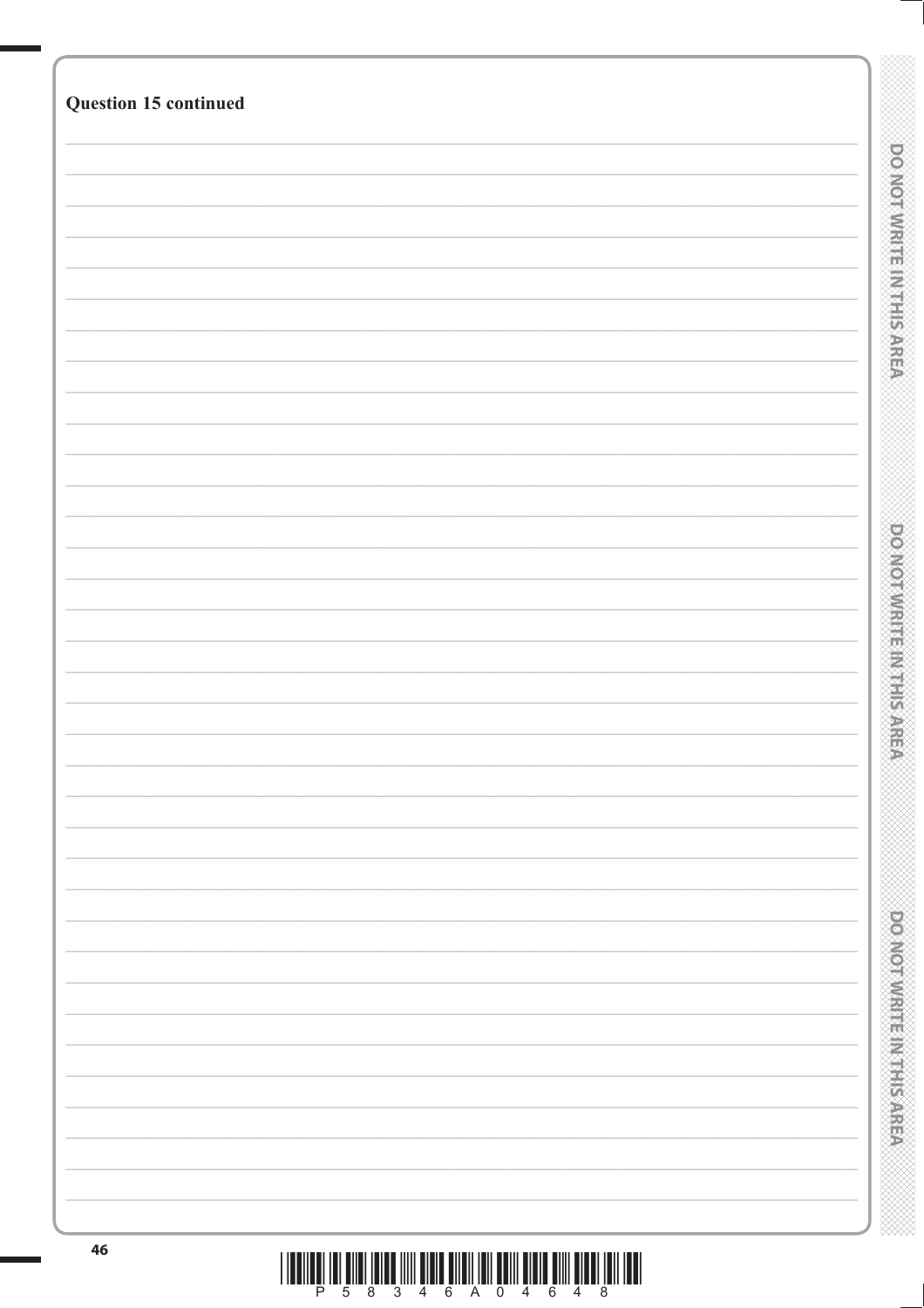| Question 15 continued |
|-----------------------|
|                       |
|                       |
|                       |
|                       |
|                       |
|                       |
|                       |
|                       |
|                       |
|                       |
|                       |
|                       |
|                       |
|                       |
|                       |
|                       |
|                       |
|                       |
|                       |
|                       |
|                       |
|                       |
|                       |
|                       |
|                       |
|                       |
|                       |
|                       |
|                       |
|                       |
|                       |
|                       |
|                       |